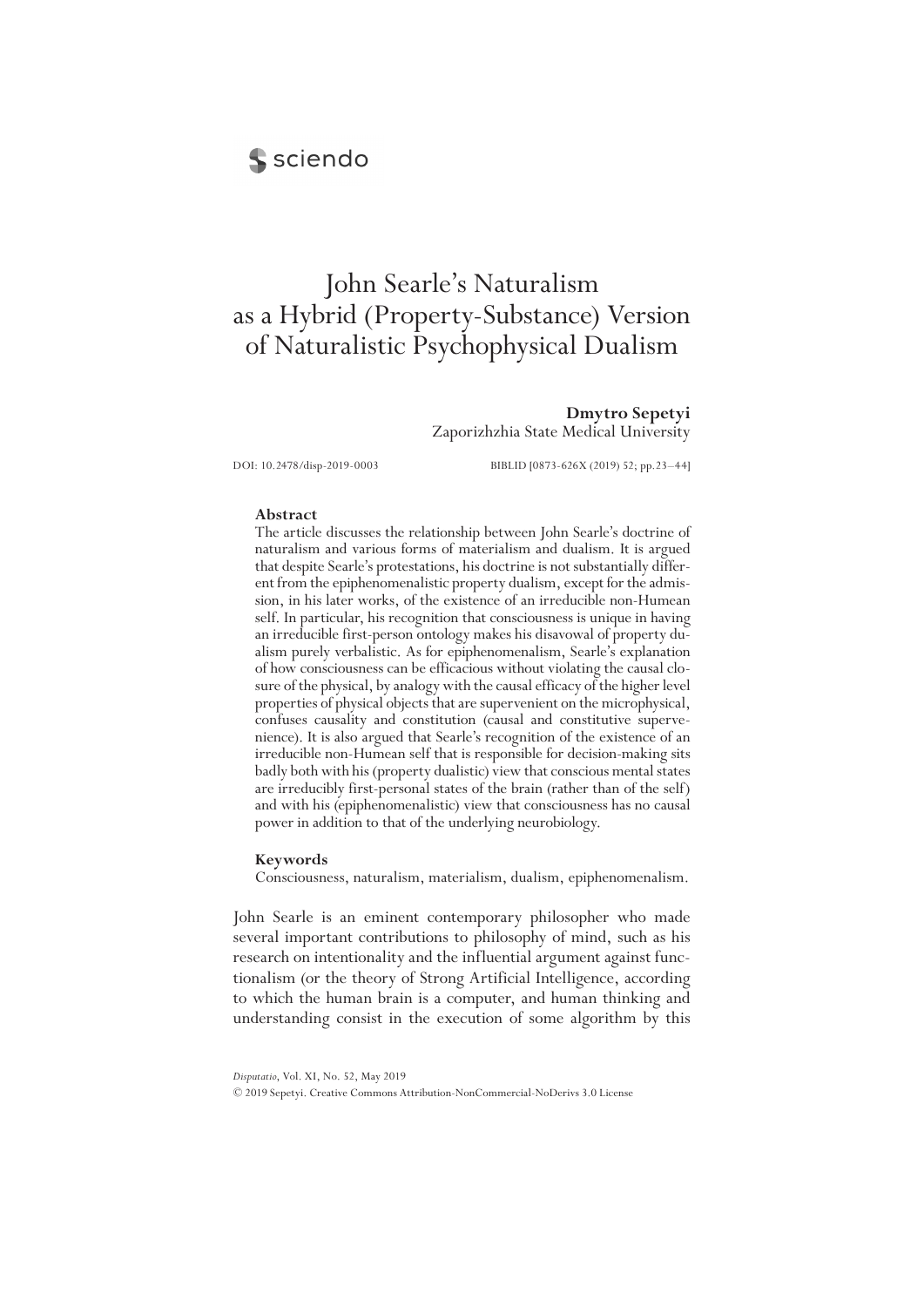computer), the Chinese room thought experiment. Besides, Searle ambitiously proposes and defends—as the solution of the mind-body problem—the general ontological conception that he calls "naturalism". Searle presents it as a new view that is an alternative to all traditional directions, especially the two most influential, materialism and dualism. This naturally evokes interest, because each of the traditional directions comes across pretty serious problems and objections. Now if a distinguished contemporary philosopher of mind claims that he proposes an alternative that is free from the main drawbacks of the traditional directions, and persists in this claim for many years, it seems that this requires examination. Perhaps, Searle has really discovered a satisfactory new solution to the problem on which philosophers were disputing for many centuries?

Searle's claim is especially remarkable because he contends that his view, which he calls "naturalism" or "biological naturalism", reconciles three positions that before him were considered incompatible:

- (1) the ontological irreducibility of phenomenal (conscious) mental states to the physical;
- (2) the causal closure of the physical;
- (3) the causal efficacy of consciousness (phenomenal mental states) with respect to the physical.

Each one of these positions, taken separately, seems very plausible, and pretty good arguments in its favour can be provided; however, it seems that all these three positions together are incompatible; at least one of them should be false. Or so it was, and still is, believed by almost all philosophers of mind, except Searle. Accordingly, they believe that we must abandon at least one of these positions, acknowledge its falsity. To abandon the first position is to hold materialism. To abandon the second position (while keeping the first and the third ones) is to subscribe to the dualistic doctrine of interactionism. To abandon the third position (while keeping the first and the second ones) is to subscribe to the dualistic doctrine of epiphenomenalism. Searle rejects all these options and believes that we should not abandon anything—that we can hold all the three positions together, and this will be his view, naturalism. Let us designate this as the Compatibility Claim.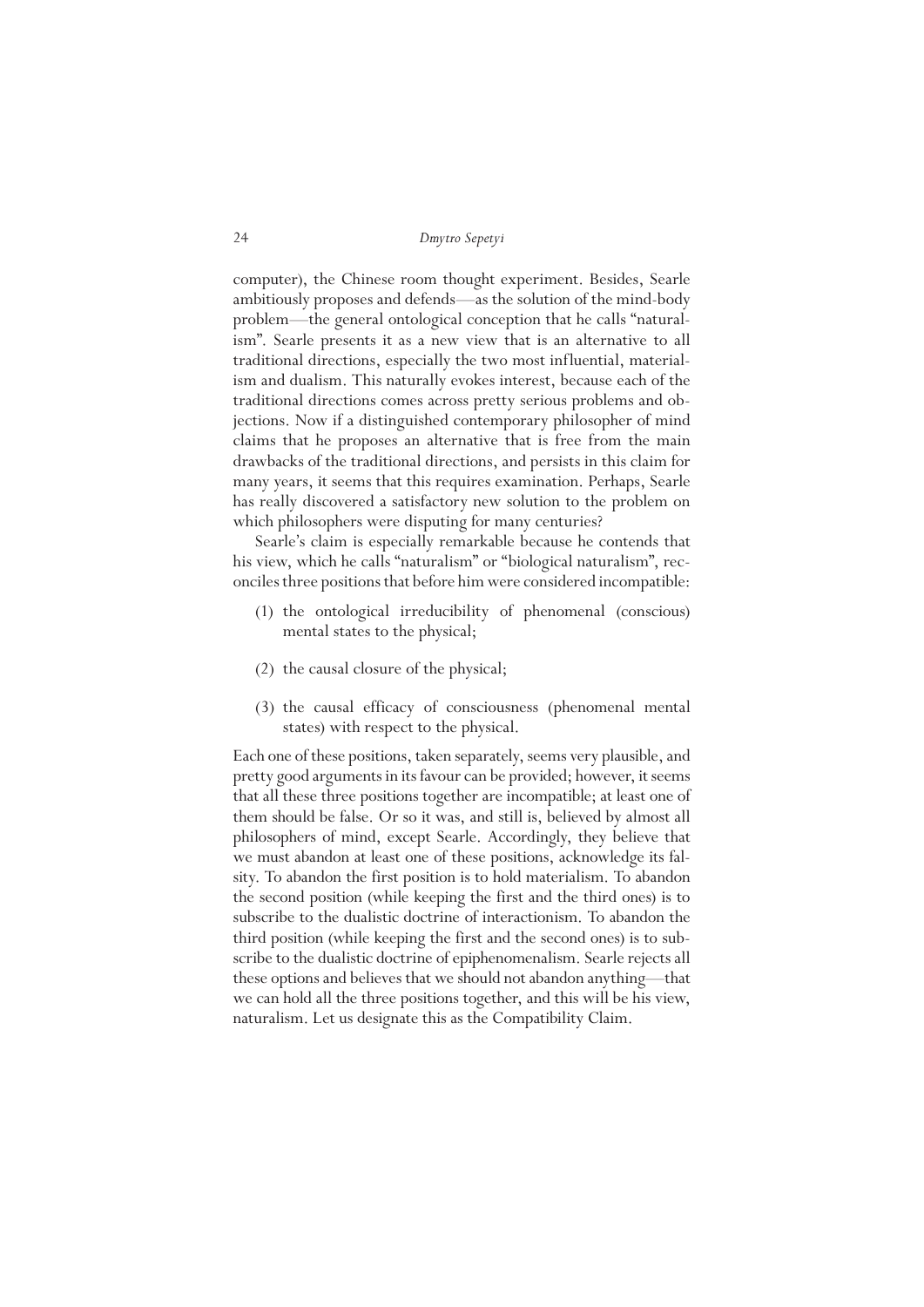However, quite a few other philosophers (see, for example, Nagel 1995: 96, Chalmers 1996: 164, 370, 376, Velmans 2000: 39, Feser 2004), on considering Searle's explanations, have arrived at the conclusion that he fails to fulfil his promise, and that his view is not really new: it is a variety of dualistic philosophy, namely, property dualism, and more precisely, epiphenomenalism. Searle (2002; 2004: 75–92; 2007) emphatically denies this but fails to convince others.

The purpose of this article is to clarify Searle's views and their real relation to main varieties of materialism and dualism. My analysis provides support for the case of Searle's critics. In general, it agrees with the argument made by Edward Feser (2004), but supplements and updates it in some respects. First, I point out and explain that Searle's defences of the Compatibility Claim are grounded on the confusion between the notions of causation and constitution, which is especially prominent in his treatment of supervenience the failure to see the relevance of the constitutional notion and the mistaken insistence that only the causal notion matters for the mindbody problem. Second, I discuss Searle's later defence of the Compatibility Claim, in terms of "conscious events" that involve both neurobiology and consciousness (Searle 2007), and argue that it is untenable. Third, I take into account an important new feature of Searle's philosophy that first appears in his book *Rationality in Action* (Searle 2001)—the recognition of the existence of an irreducible non-Humean self, which makes Searle's view sort of a hybrid between property dualism and substance dualism.

# 1 Background: the traditional directions in the philosophy of mind. Naturalistic (emergentistic) dualism

The main alternatives in the contemporary philosophy of mind are several forms of materialism (the identity theory, functionalism, and eliminativism) and dualism (property dualism and substance dualism, in theistic and naturalistic varieties), as well as panpsychism and idealism. To classify Searle's view correctly, we should pay attention to the existence of naturalistic (emergentistic) brands of dualism—property dualism, which considers phenomenal mental states as natural but non-physical properties or states of the brain (such that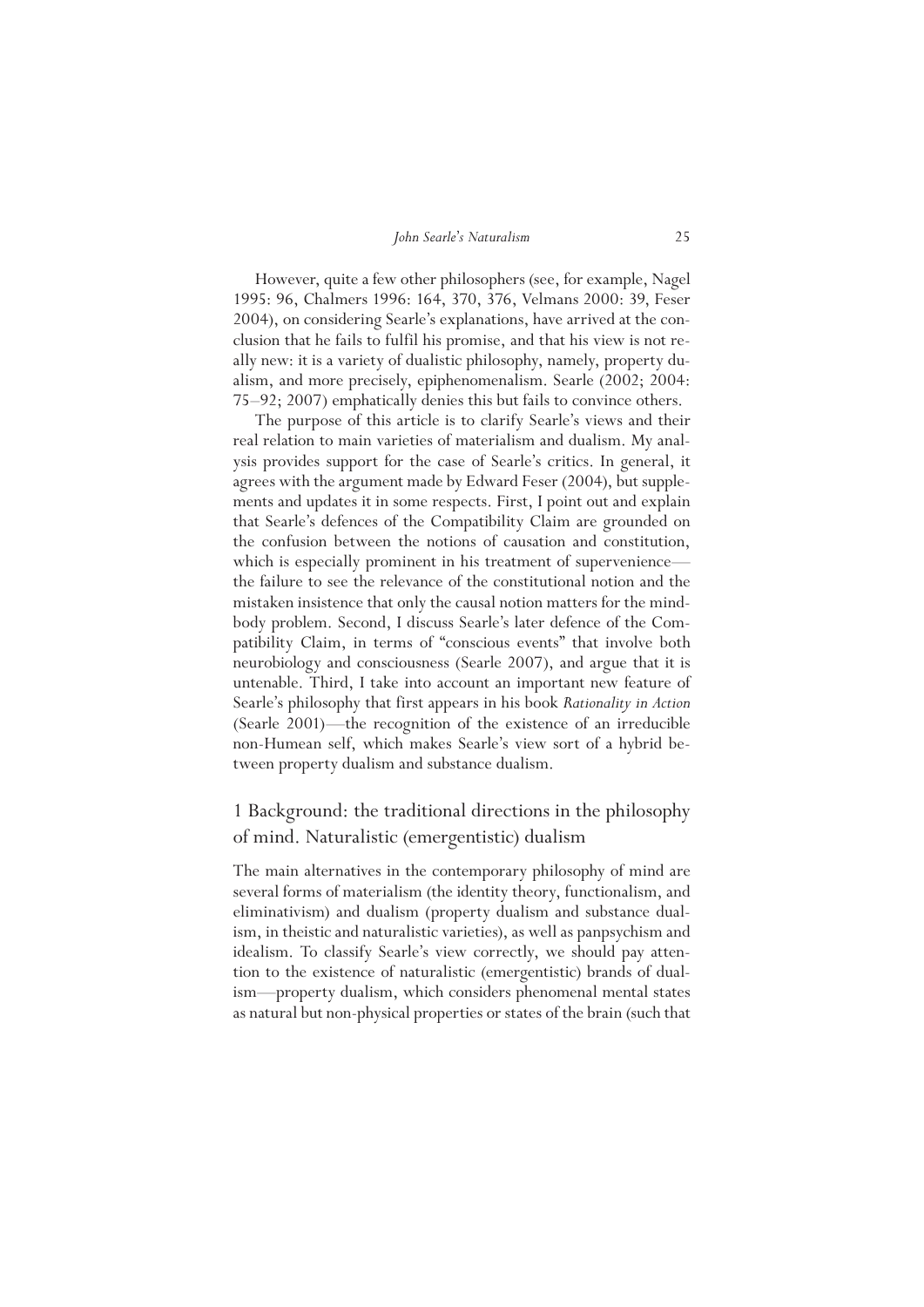exist in addition to all physical but, of course, cannot exist without the brain of which they are properties or states), $<sup>1</sup>$  and naturalistic</sup> substance or quasi-substance dualism, which acknowledges the existence of non-physical mental entities (selves) as bearers of phenomenal mental states and performers of thinking and volition (unlike a "Humean" self, which is nothing but a "stream" or "bundle" of phenomenal mental states, experiences) but does not hold that they can exist (in the sense of natural possibility, in the actual world rather than in some logically possible worlds) without a functioning brain or some relevantly similar material system.<sup>2</sup>

It is clear that Searle's view is neither functionalism, nor eliminativism, nor panpsychism, nor idealism. The question of its relation to the materialist theory of identity (of mental states with some physical states of the brain), property dualism and naturalistic (quasi-)substance dualism is more complicated.

<sup>&</sup>lt;sup>1</sup> Some examples of property dualism are Frank Jackson's views between 1982 and 1998 (see Jackson 1982, 1986) and the views David Chalmers defended in *The Conscious Mind* (1996).

<sup>&</sup>lt;sup>2</sup> The choice between the adjectives "substance" and "quasi-substance" depends on whether we understand the noun "substance" to mean just "a bearer of properties and states", without any further constraints (as some contemporary authors do; see, for example, Moreland 1987: 79, Lowe 2000: 9), or in the more restrictive sense that adds the requirement that a substance should be capable of independent existence (without other substances except God), as in Descartes' classical substance dualism. We can use "naturalistic substance dualism" and "quasi-substance dualism" as synonyms, because the adjective "naturalistic", as well as the prefix "quasi-", indicates in this context that the adherents of this version of dualism believe that a mental subject is something non-physical (ontologically irreducible to anything physical) but natural, and exists only in alliance with a functioning brain. An example of naturalistic substance or quasi-substance dualism was Karl Popper's view (see, especially, his and Eccles' *The Self and Its Brain* (Popper and Eccles 1977)). Also David Chalmers, in the last statement on this point I met, described his sympathies in philosophy of mind as being divided between Russellian monism (in the forms of panpsychism or panprotopsychism) and (naturalistic) substance dualism (Chalmers 2013: 26).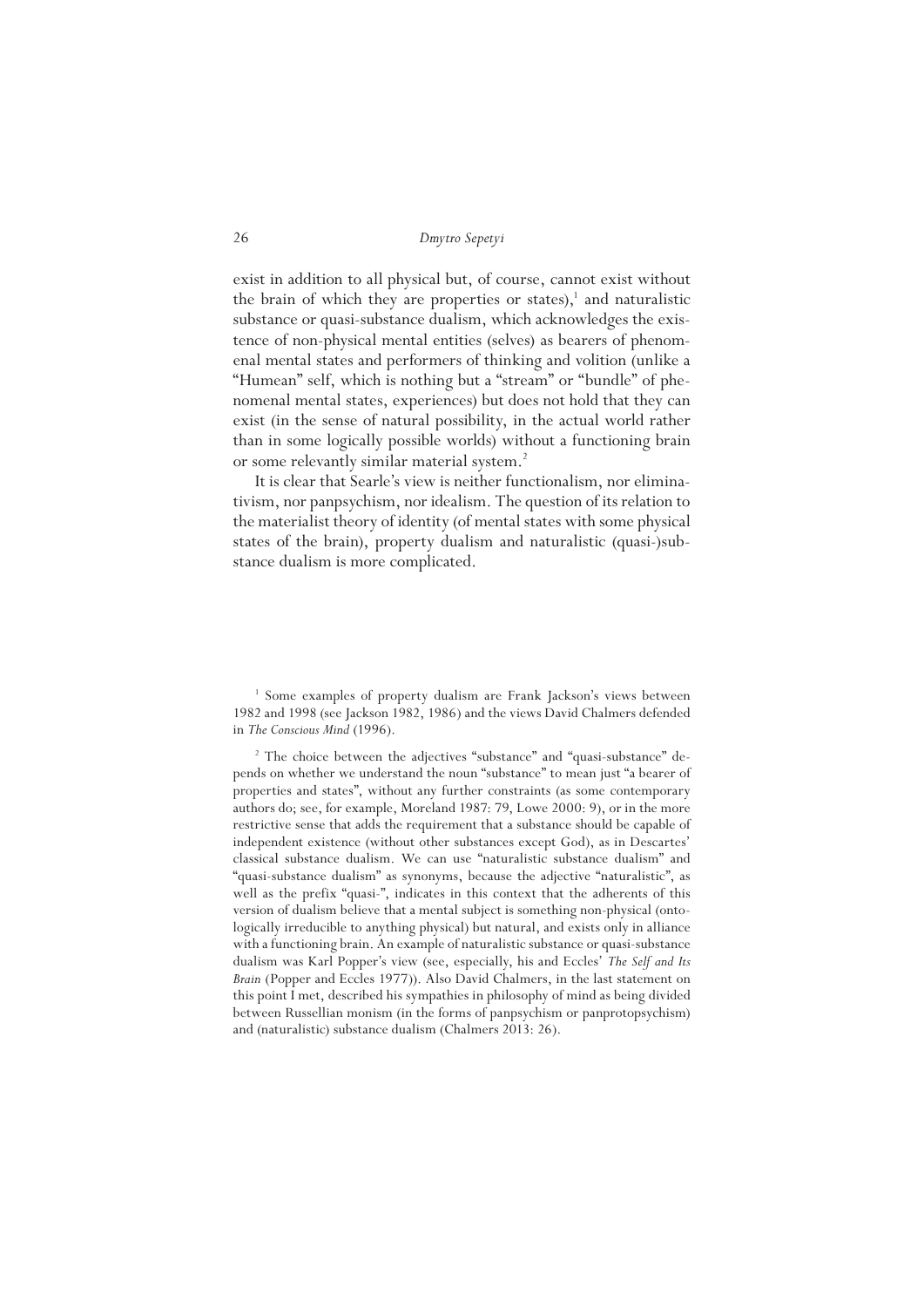# 2 Why Searle is not a materialist

Searle denounces materialism, but many his statements are likely to create the impression that this is a misunderstanding and that his "naturalism" is in fact a form of materialism. Like Karl Vogt, a materialist of  $20<sup>th</sup>$  century who is remembered for his statement that "the brain produces thought like the liver produces bile", Searle stated that "consciousness is a biological feature of the brain in the same way that digestion is a biological feature of the digestive tract" (Searle 2004: 81). In the book *The Rediscovery of the Mind*, Searle explains his views as follows:

The brain causes certain "mental" phenomena, such as conscious mental states, and these conscious states are simply higher-level features of the brain. Consciousness is a higher-level or emergent property of the brain in the utterly harmless sense of "higher-level" or "emergent" in which solidity is a higher-level emergent property of  $H<sub>2</sub>0$  molecules when they are in a lattice structure (ice), and liquidity is similarly a higher-level emergent property of  $H<sub>2</sub>0$  molecules when they are, roughly speaking, rolling around on each other (water). Consciousness is a mental, and therefore physical, property of the brain in the sense in which liquidity is a property of systems of molecules. (Searle 1992: 14)

Statements in the same vein are made also in Searle's later works. In particular, in the book *Mind* he writes:

Consciousness is a system-level, biological feature in much the same way that digestion, or growth, or the secretion of bile are system level, biological features. As such, consciousness is a feature of the brain and thus a part of the physical world. ... consciousness is a biological feature of the brain in the same way that digestion is a biological feature of the digestive tract. (Searle 2004: 80–1).

Most materialists (especially, supporters of the identity theory, which directly identifies mental states with certain physiological brain states) would gladly subscribe to this statement, and it is difficult to see how it can agree with the denial of materialism. However, these seemingly incompatible positions are both held by Searle.

In *Mind*, a bit before the above adduced quotation, Searle acknowledges that conscious mental states are, after all, essentially different from other natural phenomena, such as the solidity of ice,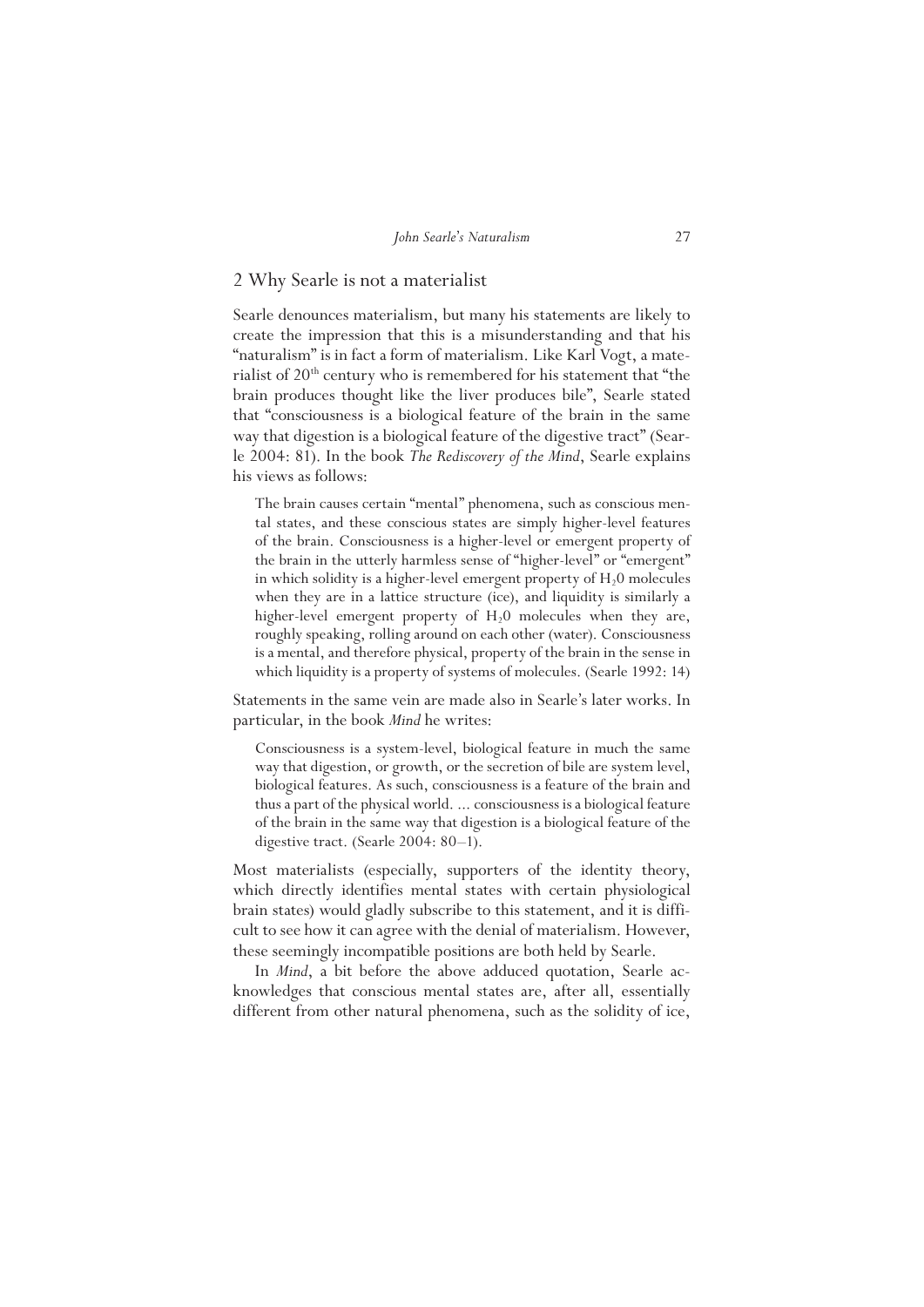the liquidity of water, lactation, photosynthesis, digestion, etc. Unlike all this, phenomenal (conscious) mental states have "a subjective or first-person ontology" (Searle 2004: 78), and so they "are not ontologically reducible to third-person phenomena" (Searle 2004: 80), that is, to a physical (neurobiological) basis: "We cannot … reduce consciousness to its neurobiological basis, because such a third-person reduction would leave out the first-person ontology of consciousness" (Searle 2004: 79)—that is, it would leave out exactly what makes consciousness (the phenomenal, subjective) so special and problematic for materialism.

It seems that from the ontological irreducibility of phenomenal mental states as having a first-person ontology, it obviously follows that they are something fundamentally different from all other natural phenomena (which have the third-person ontology and therefore are reducible to a microphysical basis)—something besides, in addition to anything that has only the third-person ontology, that is, to anything physical (material). But this means dualism (at least, property dualism), which (as well as materialism) Searle repudiates!

# 3 Is Searle's view really different from property dualism?

So Searle, like property dualism, acknowledges that consciousness has an *irreducible subjective (first-person) ontology*, whereas everything in which consciousness is not involved has the purely *objective (third-person) ontology*, is *ontologically reducible* to the microphysical. He also acknowledges, and especially emphasizes, that what has the subjective (first-person) ontology (i.e., consciousness) is just as real as what has the objective (third-person) ontology, that is, physical reality. Given their mutual irreducibility, this means an *ontologically fundamental division of properties into two categories*. In all this, Searle's view and property dualism agree. If so, what is supposed to be the difference?

Searle explains that the difference is that property dualists conclude from the ontological irreducibility of mental states (as having the first-person ontology) that consciousness is something *distinct from* the neurobiology that causes it, and from anything physical, something "over and above", whereas he denies this conclusion. But how can one acknowledge that consciousness is ontologically irreducible, is not identical with the neurobiological states that give rise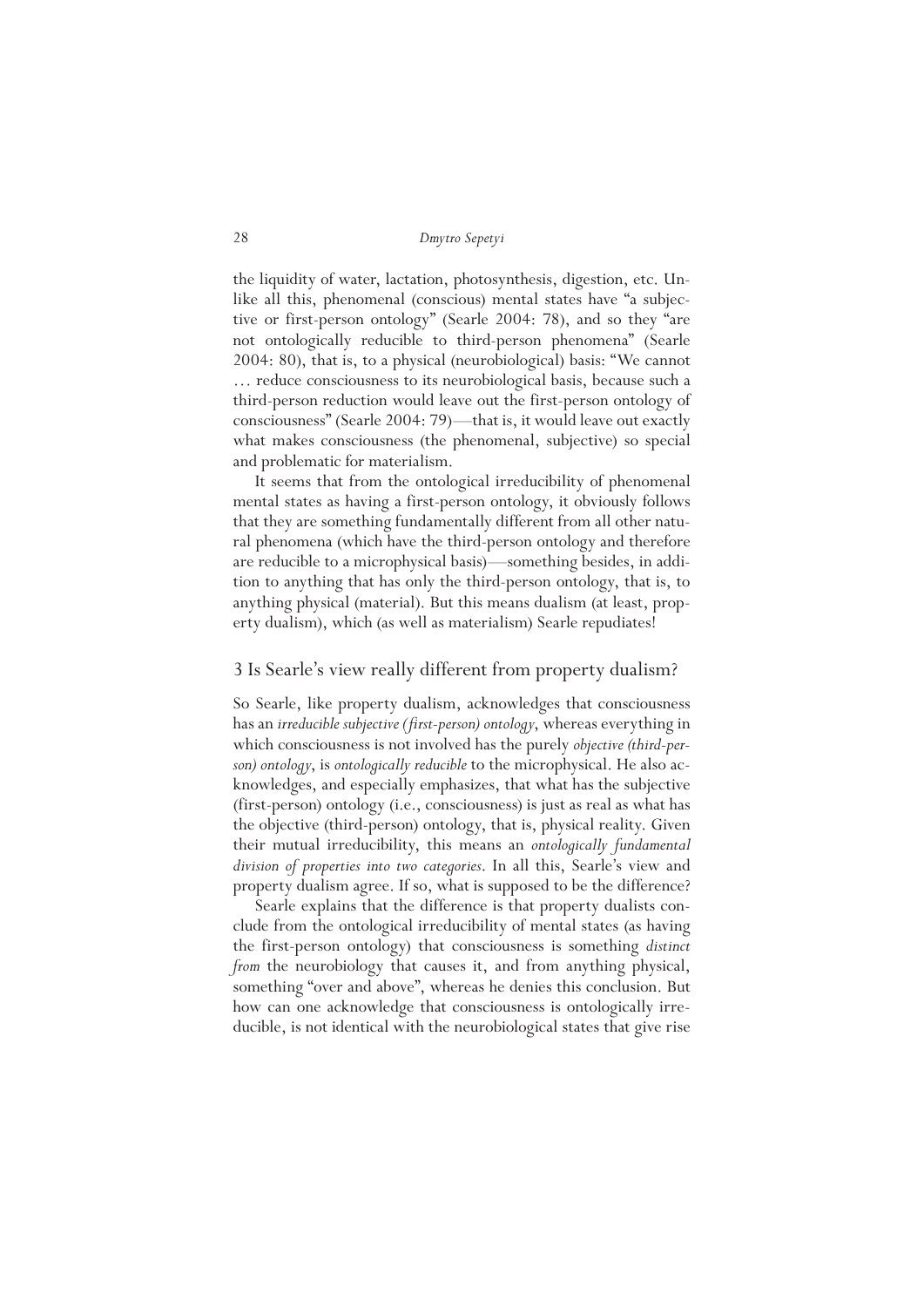to it, and at the same time deny that it is distinct from them, something in addition to ("over and above") them? Is not this the same meaning put in different words? At least, property dualists and other participants of the discussion, except for Searle, when they assert or deny that consciousness is distinct from those neurobiological processes that give rise to it, is something in addition to them, understand by distinctness and additionality (over-and-aboveness) nothing but ontological irreducibility, non-identity, and this agrees with the usual meanings of the words and phrases "distinct from", "in addition to", "over and above". If Searle acknowledges the ontological irreducibility, the non-identity of consciousness to the underlying neurobiology but denies their distinctness, this can mean only that he uses the word "distinct" in a peculiar meaning different from the common one. However, this does not make his view (its meaning) different. Only the usage of words is different.

To avoid identifying his position with property dualism, Searle emphasizes that "[c]onscious states are entirely *caused* by lower level neurobiological processes in the brain" (italics mine), and proceeds to the statement that they "have absolutely no life of their own, independent of the neurobiology", and hence, "[c]ausally speaking, they are not something 'over and above' neurobiological processes" (Searle 2004: 80). While acknowledging that consciousness is *ontologically irreducible* to physical (neurobiological) processes in the brain, Searle, however, insists that it is *causally reducible* to (causally supervenient on) a neurobiological basis. However, this means only that conscious mental states are caused by some neurobiological states (processes), and property dualism claims the same. The very content of property dualism is just this: consciousness is a complex of properties or states that are ontologically irreducible to (and so distinct from) physical processes, although they are caused by some physical (neurobiological) states of the brain.

The fact that mental states are *caused* by some neurobiological states (processes) does not prevent their being something else, distinct from, in addition to neurobiological processes. "A causes B" does not mean "A is B". On the usual use of the notion of causality, exactly opposite is the case: when we say that A causes B, we usually mean that A and B are *not the same thing* (at different levels of description); we mean that A, which causes B, and B, which is an effect of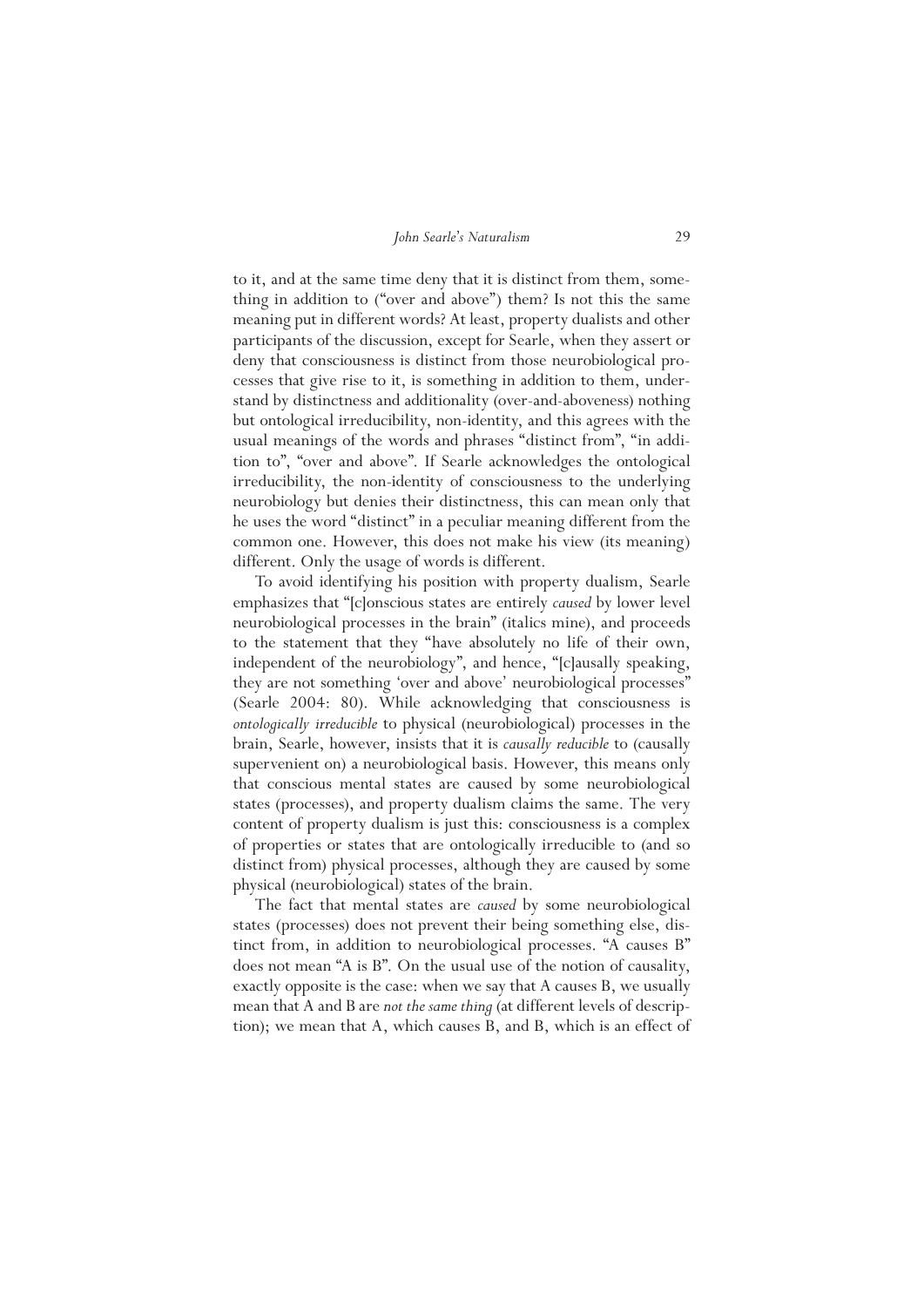A, are different things (states, events, etc.).

If neurobiological states of the brain *cause* mental states as something else, irreducible to themselves (rather that *constitute* mental states in a way analogous to how microphysical elements, relations, and processes constitute higher-level material phenomena), then it is a matter of relationship between different entities, one of which (neurobiological) is the cause, and the other (mental) is an effect. The sense of psychophysical dualism consists exactly in this statement: mental states and physical (brain) states are fundamentally different, distinct, no matter how close their causal connection! Searle's insistence that an ontologically irreducible effect is not something "over and above" its cause seems to be falling into linguistic extravagance rather than proposing a genuinely new view.

# 4 Words do not matter, meanings do

One of Searle's key points is that for the correct solution of the mindbody problem (which he purports to propose), it is necessary to abandon the "traditional Cartesian categories", which are accepted by both materialists and dualists. However, the careful examination of his explanations gives reasons to doubt that, as a result, we obtain a substantially original position rather than a masked (by changed ways of using philosophical terms) version of one of the doctrines Searle claims to reject.

Searle describes his (purported) opposition to both materialism and dualism as follows:

The tradition that I am militating against says that because mental states are intrinsically mental, they cannot be in that very respect, physical. I am in effect saying that because they are intrinsically mental, they are a certain type of biological state, and therefore *a fortiori* they are physical. However, the whole terminology of mental and physical was designed to try to make an absolute opposition between the *mental* and the *physical*, so maybe it is better not to use that terminology at all ... We are in both cases talking about natural processes. (Searle 2004: 80–81)

So the roots of the mind-body problem, according to Searle, are that we use the "Cartesian vocabulary", and it is enough that we abandon it and the problem is solved! (Is not it the case that if we stop calling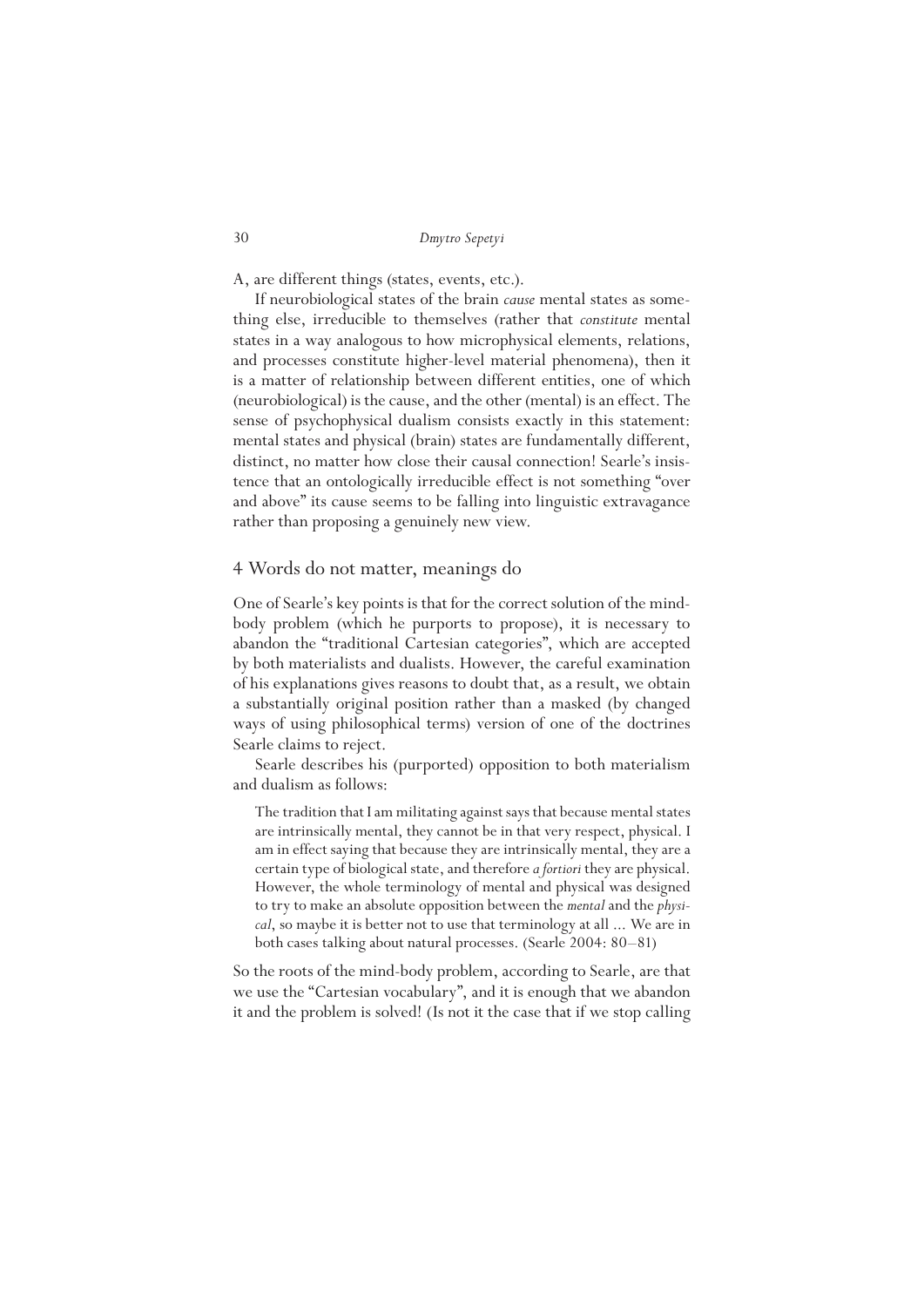dogs "dogs" and start calling them "cats", they will stop barking and start mowing?)

In fact, serious philosophical problems (such as the mind-body problem) are never solved by changing the terminology. It does not matter how we call what in the standard ("Cartesian") terminology of the contemporary philosophy of mind is called "mental" and "physical". However we call it, the problem and the content of the alternative views on it remain the same. The point at issue is whether (everything of) that which is called "mental" in the standard terminology (or, more precisely, phenomenal, conscious mental states), is identical with or distinct from all that in the standard terminology is called "physical". And Searle's answer seems to be the same (in meaning, whatever are the words) as that given (in traditional terms) by property dualism.

It is worth to pay attention to the explanation of the meaning of materialism given by Joseph Levine, who, in his turn, refers to the explanation by Richard Boyd. According to the latter, "materialism is the doctrine that what goes on in us is ultimately the same as what goes on in tables and chairs, on the assumption that they aren't themselves mental entities"; as for the latter possibility, "[i]f it turns out that deep down there are minds activating their behavior, then all bets are off" (quot. by: Levine 2001: 20). Accordingly, Levine defines materialism as the doctrine that "[o]nly non-mental properties are instantiated in a basic way; all mental properties are instantiated by being realized by the instantiation of other, non-mental properties" (Levine 2001: 20). We can similarly explain the meaning of the main alternative doctrines. Dualism, like materialism, acknowledges that what happens in tables, chairs and all other bodies is, at the fundamental level, nonmental; however, unlike materialism, it holds that in the case of human beings (and, probably, many animals, at least higher ones) there is not only "ultimately the same as what goes on in tables and chairs", but also something fundamentally different. Panpsychism and idealism, on the other hand, deny the assumption (common to materialism and dualism) that all that happens in tables and chairs is fundamentally nonmental.

Accordingly, the traditional meaning of the term "physical" (or "matter") in the context of the mind-body problem is just this: "ultimately the same as what goes on in tables and chairs" (though perhaps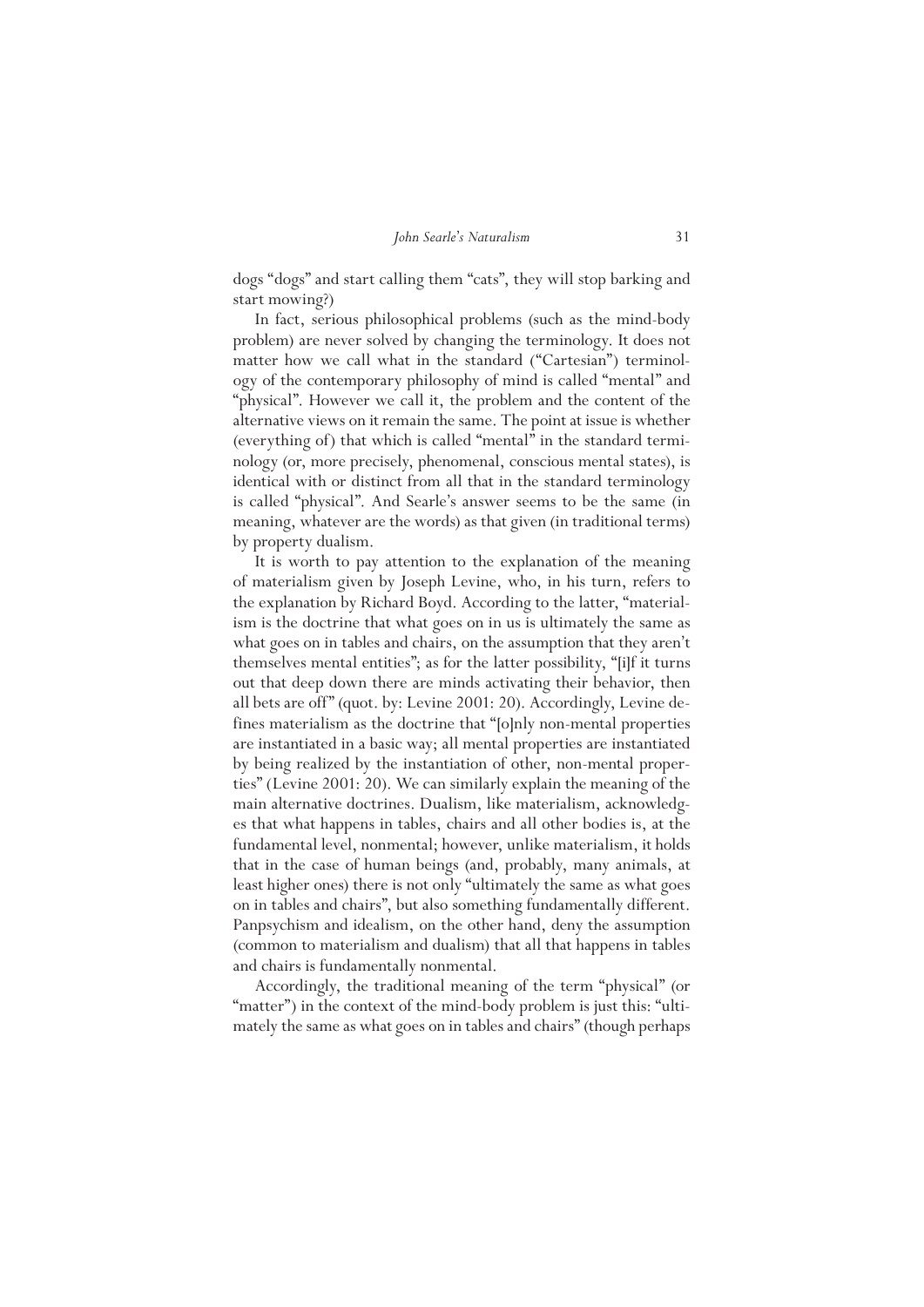much more complex). This encompasses ordinary spatially located bodies (for the largest part, inanimate ones) on the macrolevel, and that of which these bodies are composed on the microlevel, on the assumption (that is strongly supported by science) that living and inanimate bodies are ultimately composed of the same components (atoms, leptons, quarks, physical fields, waves, etc.).

Of course, one can use the word "physical" in the extended sense, as a synonym to "natural" (as Searle does in the second sentence of the above quotation), and in this terminology, the naturalistic dualist would agree that mental states are "a certain type of biological state, and therefore *a fortiori* they are physical". However, while agreeing with this, the naturalistic dualist does not cease to be a naturalistic dualist: it is just that the formulation of naturalistic dualism would require new terms. A naturalistic dualist can call what is usually called "physical" (in the standard sense rather than the extended one) by some other word (for example, "schmysical"), and redesignate his view with a different name (for example, "psychoschmysical dualism", or even "naturalism"); however, such a renaming changes nothing, because the dualist holds, just as before, that phenomenal mental states are non-schmysical, something in addition to all the schmysical there is.

The same goes for the term "neurobiological". Searle explains that the property dualist holds "that *in addition to* all the neurobiological features of the brain, there is an extra, distinct, nonphysical feature of the brain", whereas he claims to reject this view (Searle 2002: 61).<sup>3</sup> However, just a paragraph earlier, Searle explained that consciousness is ontologically irreducible, in the sense that the complete description of the features of the brain that have the objective ontology would not contain a description of the features of the brain that have the subjective (first-person) ontology. But saying this is the same as saying that features that have the objective ontology are *not all* the features of the brain; that *besides them* (*in addition to*

<sup>&</sup>lt;sup>3</sup> It is remarkable, and characteristic of Searle's confusion that in his last exposition of his views *vis-à-vis* materialism and dualism, although his views suffered no revision, Searle admits exactly what he attributed to substance dualists and claimed to deny in (Searle 2002: 61), that "*in addition* to the neuron firings, the computer programs, the behavior, etc., there are my subjective, qualitative conscious states" (Searle 2007: 177) (italics mine).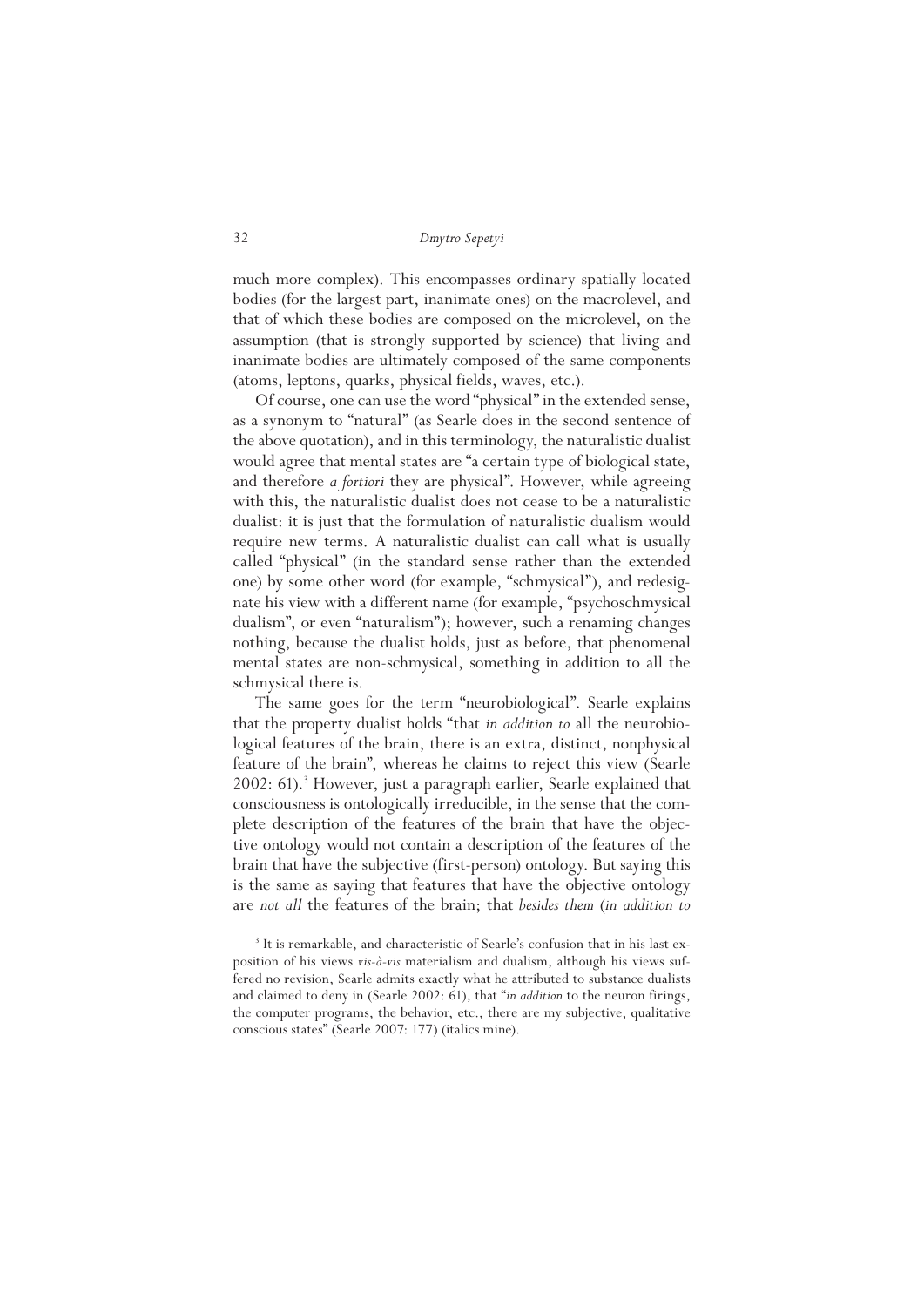them) there are in the brain also features that have the subjective (first-person) ontology. And this is precisely the meaning of the view called "property dualism"—the view Searle claims to reject. If the property dualist says "that *in addition to* all the neurobiological features of the brain, there is an extra, distinct, nonphysical feature of the brain", she means by "the neurobiological features of the brain" exactly those features that have the objective ontology and by "an extra, distinct, nonphysical feature of the brain"—those features that are ontologically irreducible to the features that have the objective ontology. Of course, Searle can use the word "neurobiological" in another, extended meaning that covers both groups of features (properties); however, this will not be another philosophical view on the mind-body problem—this will be merely another way of using the word. As Edward Feser rightly remarks, "[t]he words may be different, but the metaphysical pictures are identical" (Feser 2004).

Searle explains the fact that other philosophers fail to see or understand the apparently simple and obvious solution of the mindbody problem he proposes, fail to see any alternative to the main traditional views (such as materialism, dualism, idealism, panpsychism) "[b]ecause the traditional vocabulary tells us that the mental and the physical are two distinct ontological categories and because consciousness is not ontologically reducible to its neuronal base" (Searle 2002: 62). However, this explanation is inadequate in the first part (about the dictionary); this part is entirely superfluous: in fact, all that matters is whether consciousness is (as materialists hold) or is not (as dualists hold) ontologically reducible to its neuronal (and generally physical) base. Acknowledgement or denial of the ontological irreducibility of consciousness to any physical basis is the demarcation line between dualism (or, perhaps, idealism or panpsychism) and materialism. Traditional Cartesian vocabulary is not guilty of anything; it only reflects this real or apparent ontological irreducibility of consciousness to (its distinctness from) the physical.

As Edward Feser explains,

… the distinction on which property dualism rests—that between irreducibly subjective and objective phenomena—is one that Searle himself is committed to as marking out two objective categories of phenomena in the universe. … It is also beside the point whether one wants to go on to label these two categories "non-physical" and "physi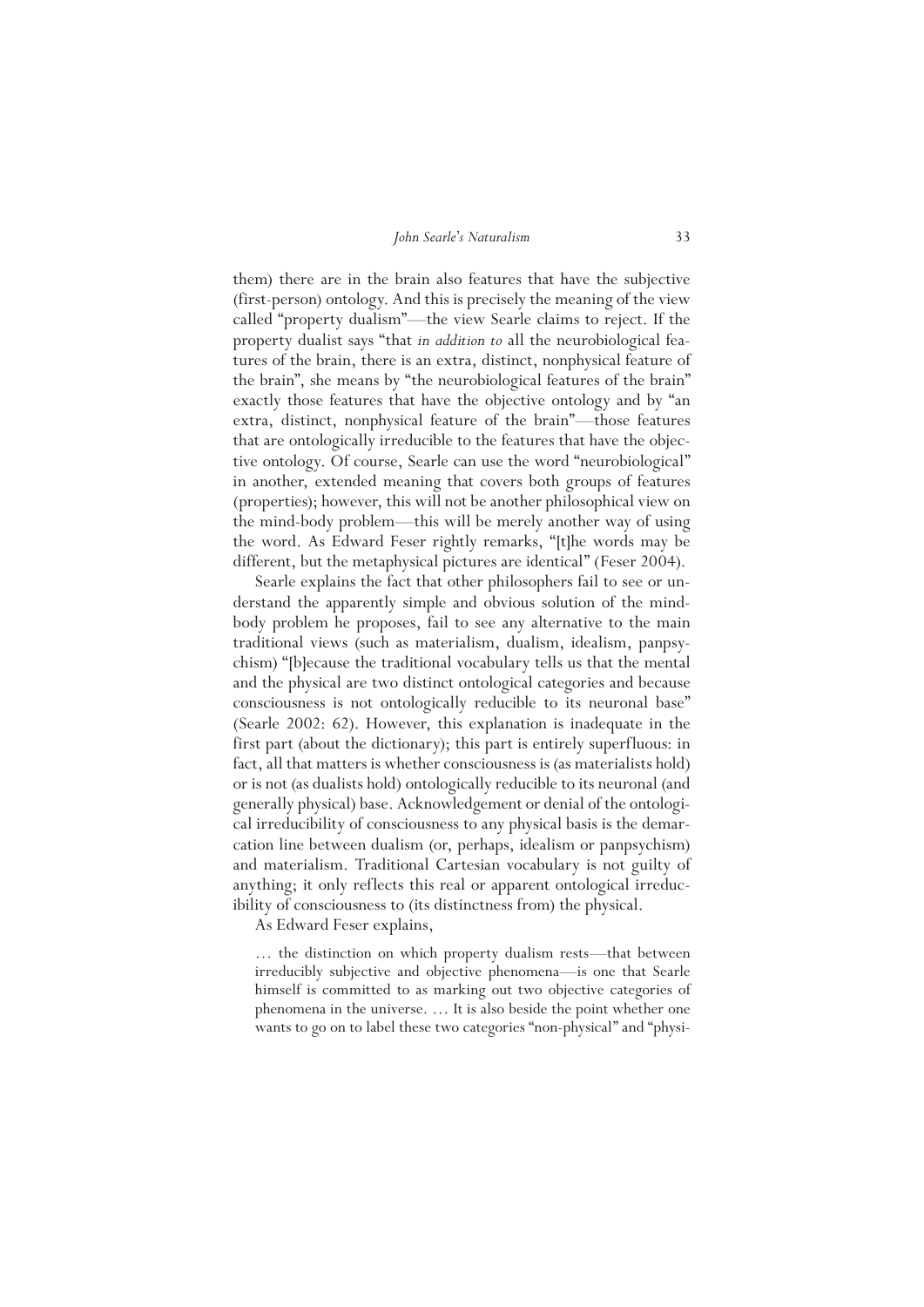cal"—this is a purely semantic issue, the distinction being real whatever one chooses to call it (Feser 2004).

The reason for opposing the mental (as non-physical) to the physical is just that on the view of dualists, "mental phenomena are … *uniquely* subjective and therefore *uniquely* ontologically irreducible", whereas all physical phenomena are objective and ontologically reducible to the non-mental (microphysical) basis,—the point with which Searle agrees. Therefore, Searle's view on the role of the Cartesian vocabulary in the mind-body problem is mistaken: "It is just not true that Descartes or anyone else decided one day capriciously to define 'mental' to mean 'non-physical,' and then concluded, trivially, that some form of dualism must be true" (Feser 2004).

# 5 Is Searle's view different from epiphenomenalism?

Epiphenomenalism is a variety of psychophysical dualism (usually, property dualism) that acknowledges that conscious mental states are nonphysical (nonphysical states of the brain), and, at the same time, holds that physical reality is causally closed: all physical events have physical causes; nothing nonphysical affects them. In other words, consciousness is causally inefficacious with respect to the physical.

Searle claims that his view is different: consciousness is causally efficacious. But at the same time, he asserts that "consciousness has no causal powers of its own in addition to the causal powers of the underlying neurobiology" (Searle 2002: 60) (almost literally the same: Searle 2004: 80). That is, when speaking about the causal efficacy of consciousness, Searle really means the causal efficacy not of consciousness itself, as something that has an irreducible first-person ontology and so is ontologically irreducible to its neurobiological basis; he means the causal efficacy of the neurobiological basis of consciousness, those neurobiological processes that cause consciousness.

How can one hold both the view that consciousness is causally efficacious, and the view that it "has no causal powers of its own in addition to the causal powers of the underlying neurobiology"? Searle attempts to do this by appealing to the concept of supervenience. He holds that consciousness (phenomenal mental states) is a natural phenomenon that is supervenient on physical structures and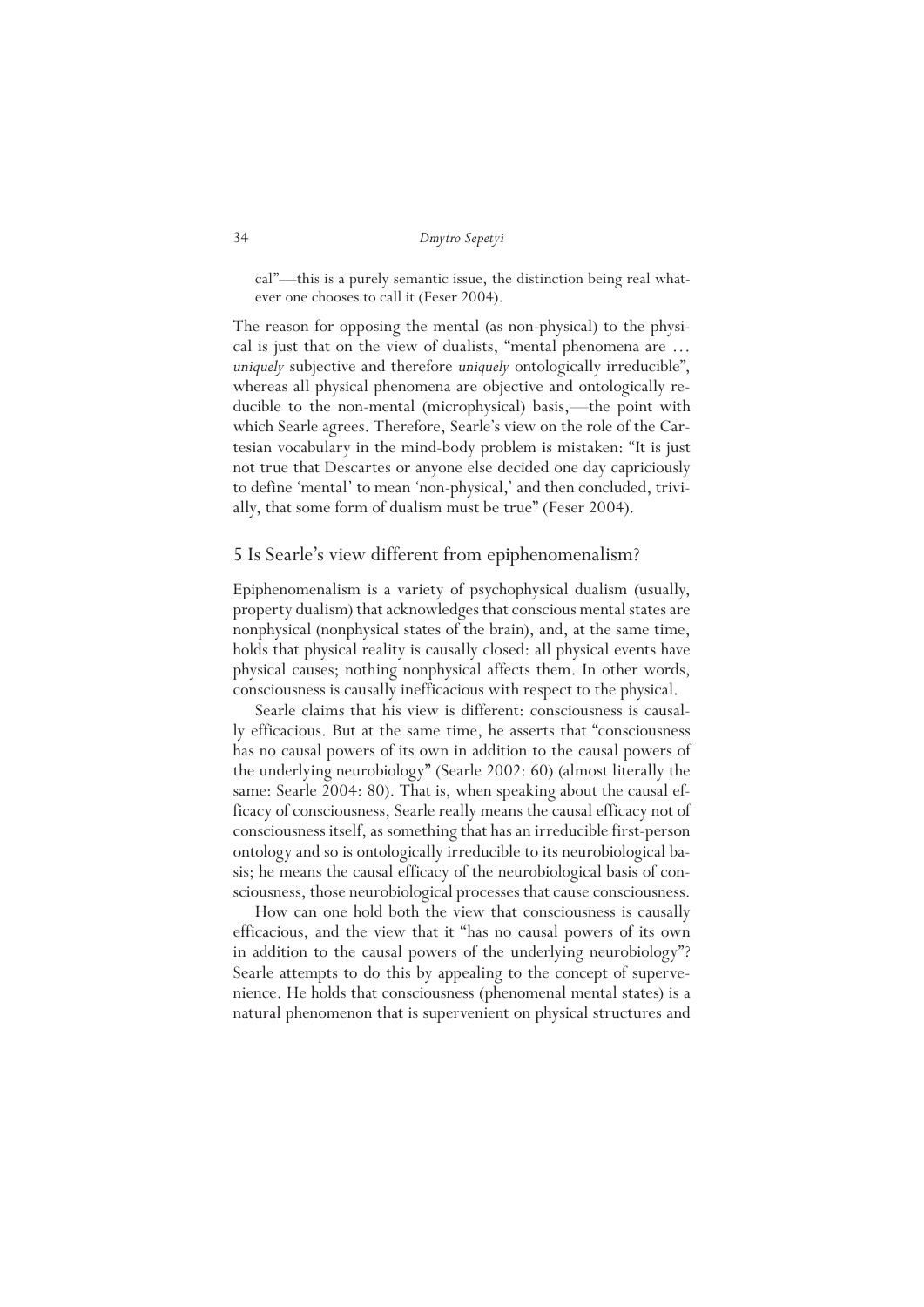processes in the brain. In the contemporary philosophy of mind, the term "supervenience" means the following: A is supervenient on B, if all that belongs to A is determined by (corresponds to) something that belongs to B, so that it is impossible that something changes in A without there being the corresponding changes in B. For example, all properties of water are supervenient on the properties and (dynamically changing) spatial relations of  $H_2$ 0 molecules,  $H^+$  and OH<sup>-</sup> ions, etc., from which water is composed. Searle notes that from the late 1970s on (mostly under the influence of Jaegwon Kim's works (1978, 1984, 1990, 1993), philosophers often describe the relation of the mind to physical states of the brain by the statement that mental states are supervenient on the physical (neurobiological). This means that "mental states are totally dependent on corresponding neurobiological states in the sense that a difference in mental states would necessarily involve a corresponding difference in neurobiological states". Any change in mental states is due to the corresponding changes in physical (neurobiological) states of the brain. In other words, the supervenience of the mental on the physical (neurobiological) means that "sameness of neurobiology guarantees sameness of mentality". Searle's own view is that "mental states are supervenient on neurobiological states in the following respect: Type-identical neurobiological causes would have type-identical mentalistic effects" (Searle 1992: 124).

Searle mentions the existence of "at least two notions of supervenience: a constitutive notion and a causal notion",<sup>4</sup> and emphasizes that he acknowledges that mental states are supervenient on the physical (neurobiological) in the sense of *causal* supervenience. Moreover, Searle claims that "only the causal notion is important for discussions of the mind-body problem" (Searle 1992: 125), and merely ignores the well-reasoned view of other philosophers that the *constitutive* notion of supervenience is at least as much important for such discussions (in particular, see Chalmers 1996: 34–42). This is important for Searle's proposed solution of the problem of the causal

<sup>4</sup> In the contemporary philosophy of mind, other terms are also used: "logical supervenience" as a synonym to "constitutive supervenience"; "natural supervenience", "nomic supervenience", or "nomological supervenience" as a synonym to "causal supervenience" (see, for example, Chalmers (1996: 34-39)).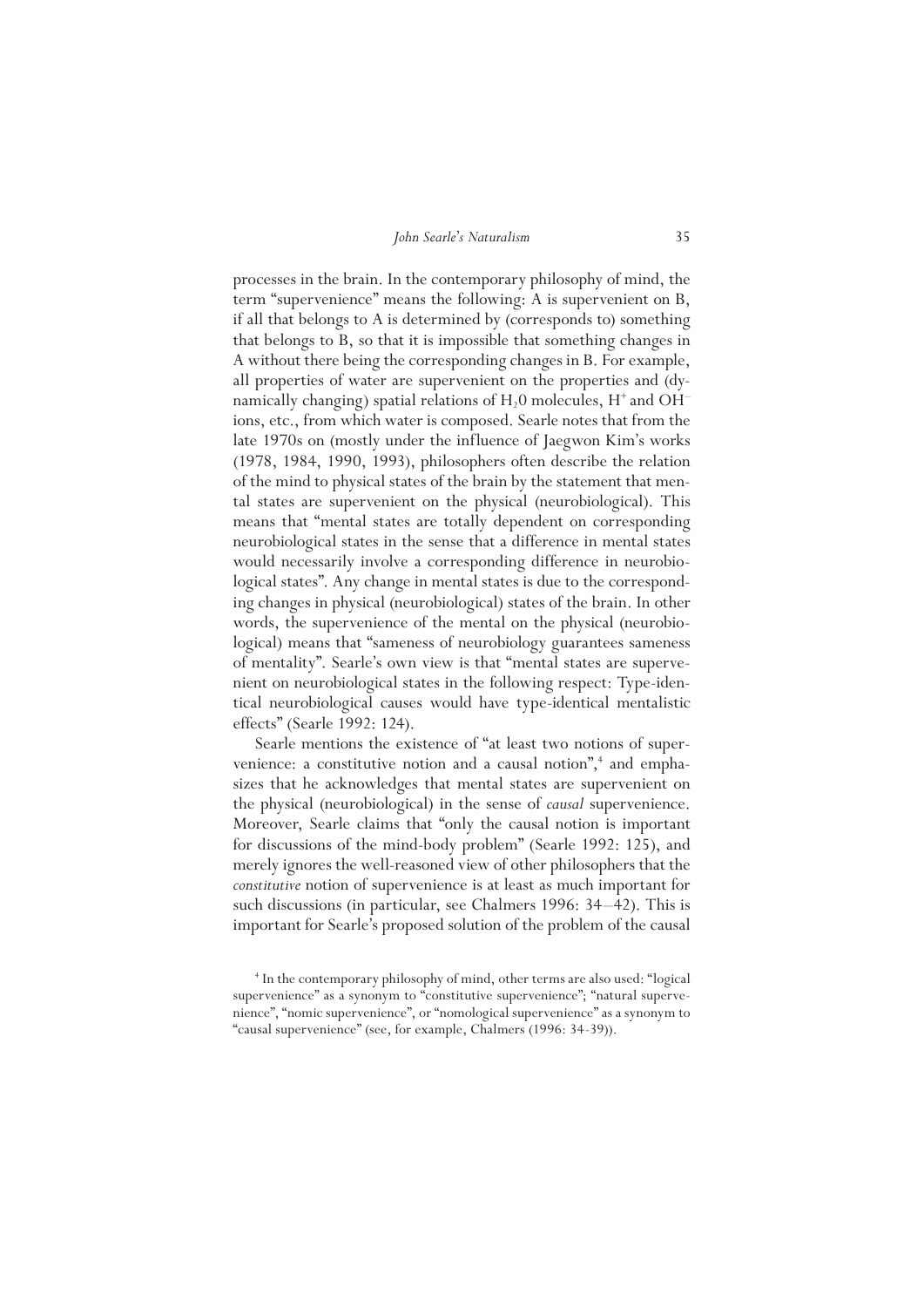efficacy of consciousness with respect to the physical. Searle claims that "the fact that the mental features are supervenient on neuronal features in no way diminishes their causal efficacy. The solidity of the piston is causally supervenient on its molecular structure, but this does not make solidity epiphenomenal" (Searle 1992: 126).

An important point here is the statement that "[t]he solidity of the piston is *causally* supervenient on its molecular structure" (italics mine). In Searle's explanations, this statement is connected with the concept of "bottom-up, micro to macro forms of causation" (Searle 1992: 126). If we acknowledge that the molecular structure of the piston *causes* its solidity (or that the molecular structure of water causes its liquidity) and also acknowledge the solidity of the piston as a causal factor (not an epiphenomenon that has no causal efficacy), then, according to Searle, we can just as well acknowledge that neurobiological processes in the brain cause mental states, and mental states are not epiphenomena but are causally efficacious, just as the piston's solidity. And just as the causal efficacy of the solidity of the piston *does not contradict* the tenet known as "the causal closure of the physical", according to which all physical effects are caused by physical (ultimately, microphysical) causes, so the causal efficacy of consciousness does not contradict it either.

Surprisingly, Searle fails not notice that in the case of the piston, its causal efficacy does not contradict the causal closure of the physical because the piston *is nothing but* a certain structured multitude of molecules, *is reducible to* the underlying microphysics, *does not have an irreducible ontology*. In other words, contrary to Searle, the piston (its properties) is not causally but constitutively supervenient on (the properties and relations of) this multitude of molecules. Because the piston is such a multitude of molecules, the total causal efficacy of this multitude of molecules is the causal efficacy of the piston and its properties (such as solidity). But this cannot be the case with conscious mental states, if we acknowledge (as Searle does) that they have an irreducible (first-person) ontology. If phenomenal mental states are irreducible to the underlying neurobiology, then they are distinct from it, and the causal efficacy of the latter is not the causal efficacy of the former.

With Searle, this surprising neglect of the decisive difference goes hand in glove with the confusion of constitutive and causal relations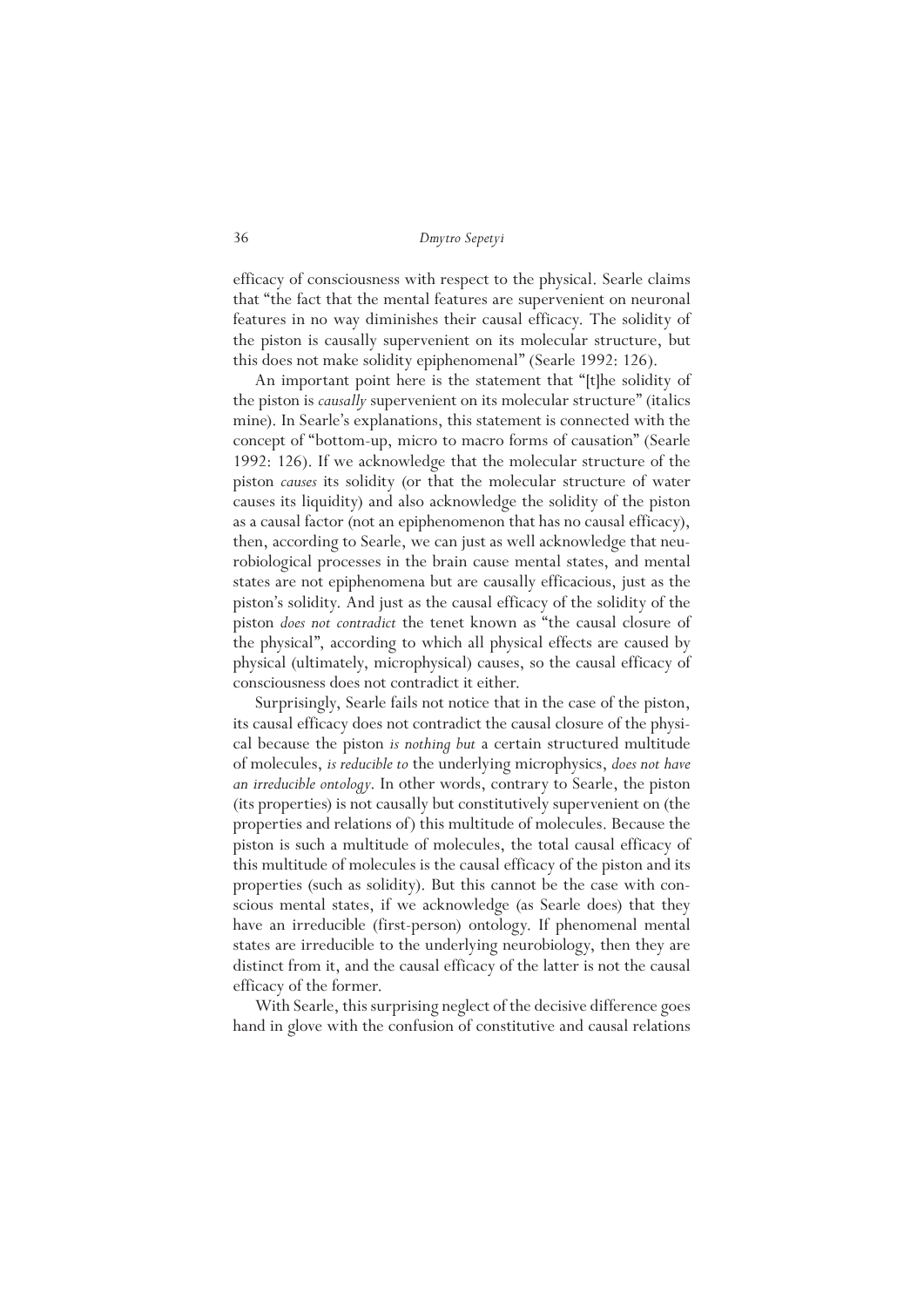(supervenience). Searle claims that

(1) "only the causal notion [of supervenience] is important for discussions of the mind-body problem" (Searle 1992: 125)

and that

(2) such properties as the piston's solidity or water's liquidity are *caused* by molecular structure (of the piston or water), are *causally* supervenient on them.

Arguably, the first claim is false, and the second is either false (if the notions of causal supervenience and constitutive supervenience are taken to be mutually exclusive) or irrelevant (if we use the wide notion of causal supervenience that includes constitutive supervenience). This is so for the following reasons.

*The case against (2).* In such cases as the solidity of a piston or the liquidity of water, there is not merely causal but *constitutive (logical)*  supervenience on the microphysical.<sup>5</sup> Generally, all macroproperties of all physical objects *are constituted* by (constitutively supervenient upon) their molecular structure and other relations between molecules, ions, atoms, etc. (such as the forces of attraction and repulsion, their dependence on distance, etc.) rather than *caused* by them as something ontologically irreducible. At least, this apparently seems so, and materialists and dualists usually agree on this, and Searle did not deny this explicitly and provided no argument to the contrary. Can Searle hold the view that macroproperties of physical objects also *are not constituted by (constitutively supervenient upon)* their molecular structure and other relations between molecules, ions, atoms, etc.? This would contradict his admission that consciousness is unique in having the irreducible first-person ontology. And how can macroscopic physical objects with all their properties fail to constitutively supervene upon their microscopic constituents (arranged in

<sup>&</sup>lt;sup>5</sup> Likewise, Edward Feser points out that the complete description of the physical states and relations of the multitude of  $H<sub>2</sub>O$  molecules at temperature below the freezing temperature *is* the description of the solidity of ice:

There is nothing more to solidity than that; it is *identical* to the configuration the molecules are in when the object they constitute is at freezing temperature. In any case, there is nothing about the nature of either water molecules or solidity—both of which are "third-person"—that excludes such an identification (Feser 2004).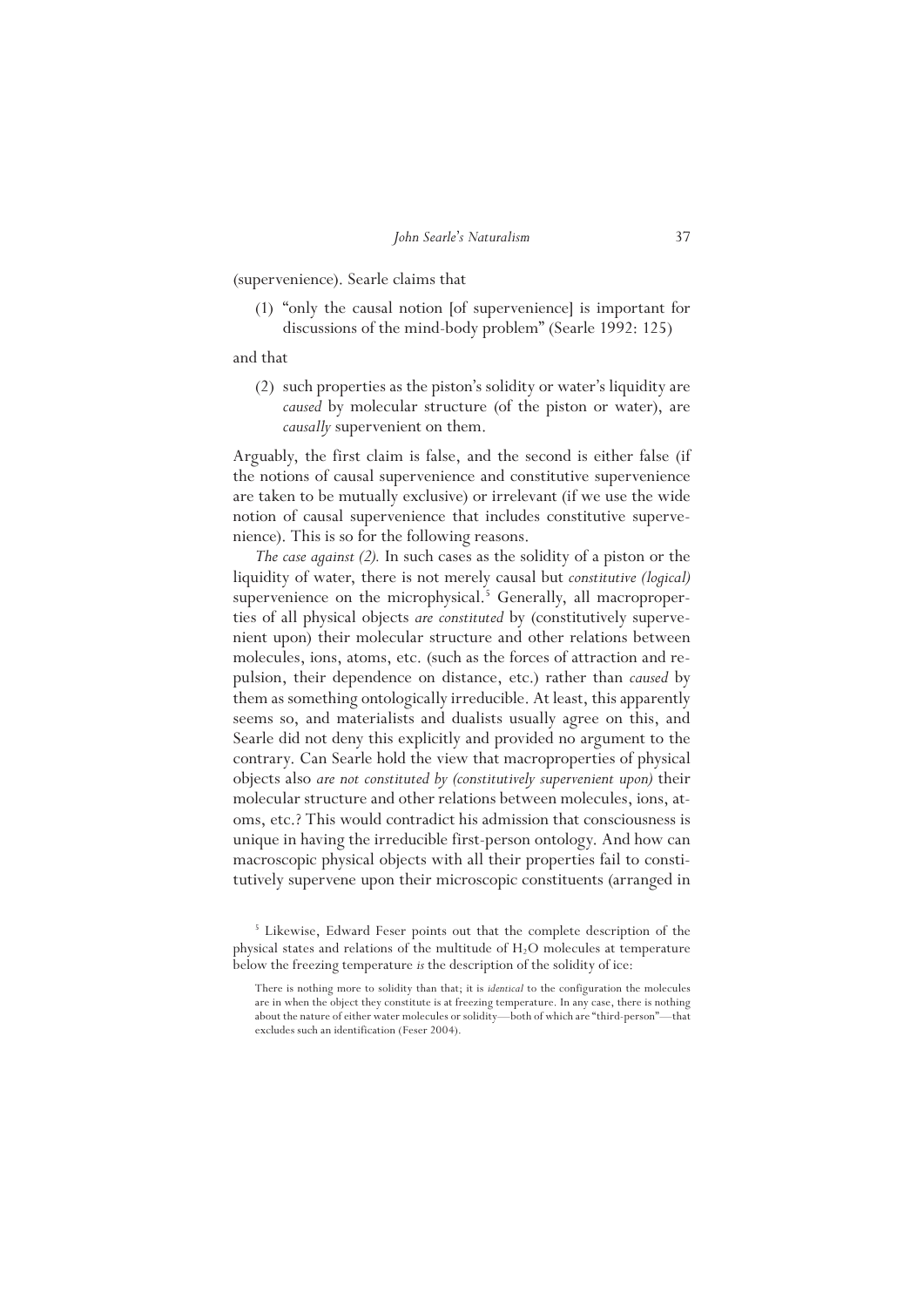certain spatial structures and interacting and moving according to the laws of physics) if the former are entirely composed of the latter? (This is admitted by all sides of discussion, Searle included.)

*The case against (1).* It is constitutional rather than causal notion of supervenience that is crucial for the mind-body problem. It is so because whereas all macroproperties of all physical objects (such as the solidity of a piston or the liquidity of water) *are constituted* by (constitutively supervenient upon) the microphysical, it seems that conscious mental states cannot be so constituted, and so are distinct from anything physical. That is what dualists hold and materialists deny. The issue between materialism and dualism is exactly whether or not conscious mental states are *constituted* by (constitutively supervenient upon) the (micro)physical.

Materialists hold (and dualists deny) that mental states are constituted by physical (neurophysiolgical) processes in the brain. Searle, like dualists, denies this and recognizes that mental states have irreducible first-person ontology, and hence *are not constituted* by physical (neurobiological) states (processes) of the brain but *are caused*  by them. However, he has somehow managed to overlook the significance of the notion of constitutive supervenience for the mindbody problem. Instead, he had merely mentioned and dismissed this notion.

Of course, we can use the notion of causality, and causal supervenience in some wide sense that will include constitution as well as causal relations between distinct causes and effects (causality and causal supervenience in the usual, narrower sense). In this extended sense, it will be true both that macroproperties of physical objects are (bottom-up) caused by their molecular structure and that conscious mental states are caused by physical processes in the brain. However, such an extended notion of causality would be irrelevant to the mindbody problem, because it blurs the crucial distinction, between the materialistic claim that conscious mental states, like other higherlevel properties of physical objects, are *constituted by insentient microphysical entities and their relations*, and the dualistic claim that they are not so constituted, are irreducible, *distinct from anything physical, even if caused by some physical states*. The statement that conscious mental states are causally supervenient on physical processes in the brain, in the extended sense of the notion of causality, (that is, either causally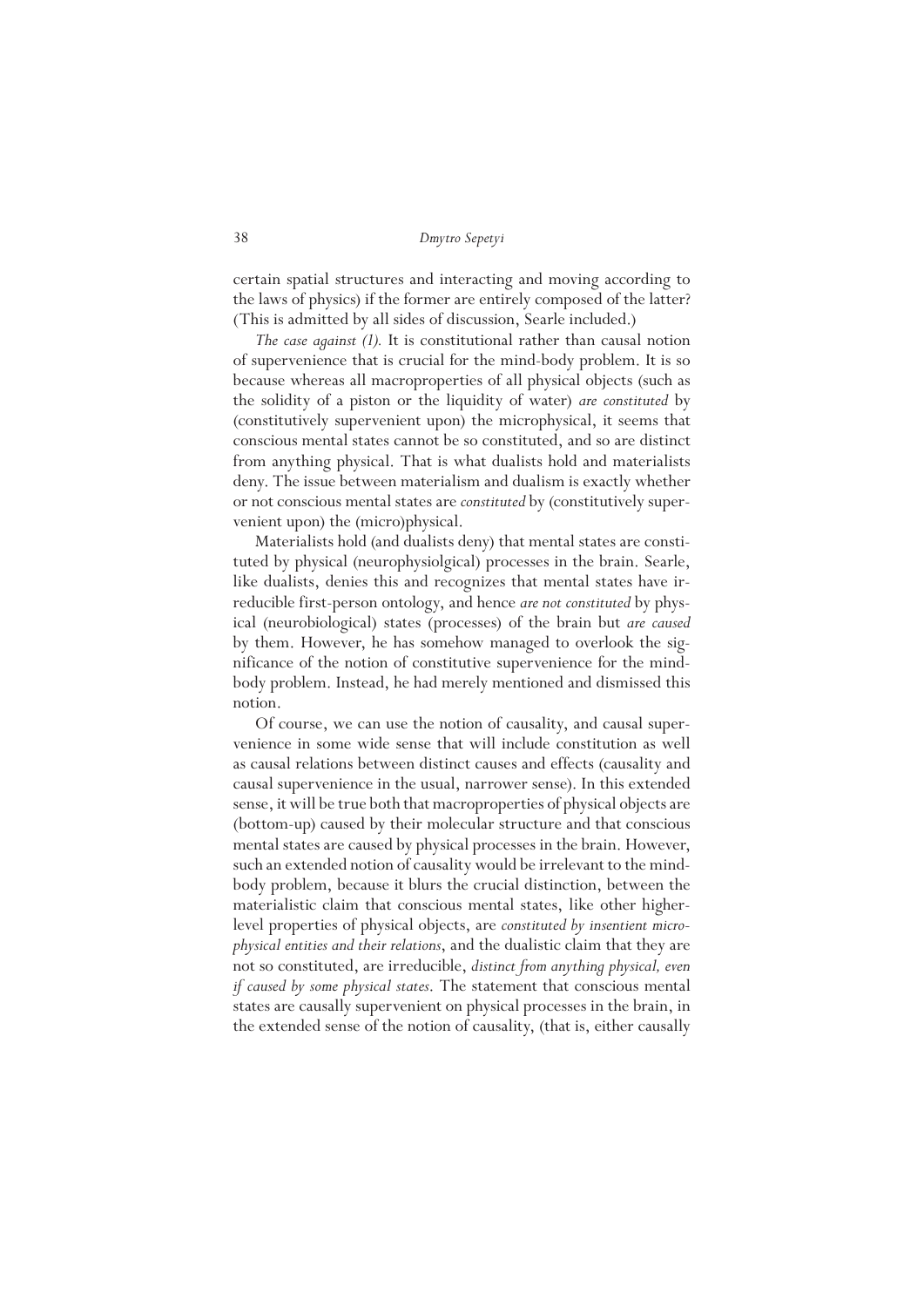supervenient in the usual sense, or constitutively supervenient) does not represent an alternative to materialism and dualism, because it agrees with both. The controversy is not about whether conscious mental states are *caused in the extended sense* by physical states but about whether the former are *constituted by*, or *ontologically reducible to* the latter. If we admit, on one hand, that macroproperties of physical objects *are constituted by* their molecular structure and other relations between their microscopic components, are *constitutively supervenient* on a microphysical basis and, on the other hand, that conscious mental states *are not so constituted* (but *are caused*, so that cause and effect are distinct), *do not supervene constitutively* (supervene only *causally*) on a physical (neurobiological) basis, thereby we accept psychophysical dualism, and so cannot hold that the causal efficacy of consciousness is the causal efficacy of the underlying neurobiology.

In the latest exposition of his views, Searle attempts to defend his claim that consciousness is causally efficacious despite having "no causal powers of its own in addition to the causal powers of the underlying neurobiology" by putting matters in terms of "conscious events", where by "conscious events" he means complex events that involve both neurobiology and consciousness. Conscious events, in this sense, are causally efficacious (Searle 2007: 175–6). However, the problem is that on Searle's account, their causal efficacy is entirely due to their physical (neurobiological) properties, with no contribution of consciousness. To claim that the causal efficacy of conscious events in this sense makes consciousness causally efficacious is like claiming that the power of a red-haired athlete to lift weights means that red-hearedness has weight-lifting power. Or let us recollect the famous epiphenomenalistic metaphor (T. Huxley), of a locomotive engine and a steam-whistle that accompanies its work: does the power of the engine to move locomotives make the steamwhistle powerful in moving locomotives?

Thus, in its real meaning (rather than words), Searle's view does not differ from epiphenomenalism. Searle holds, first, that consciousness is a product of neurobiological processes (is caused by them), second, that consciousness is ontologically irreducible to the physical (neurobiological), and third, that those physical (neurobiological) processes in the brain that cause conscious mental states cause also some other physical (neurobiological) processes; consciousness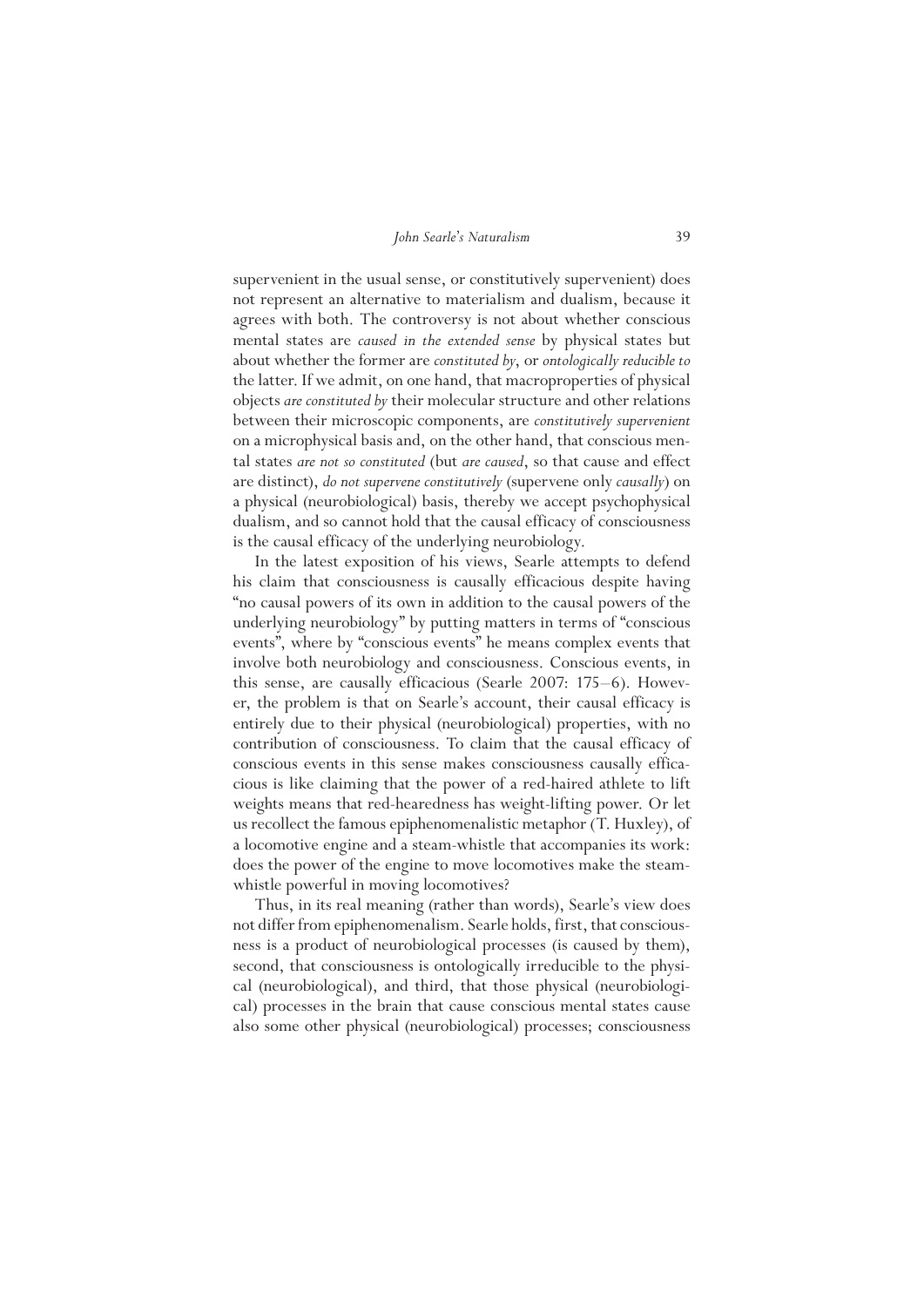makes to this no causal contribution. Obviously, this means that it has no causal efficacy. Causal links between physical (neurobiological) states and phenomenal mental states (consciousness) go in one direction—from physical to mental; there is no causation in the opposite direction (see Picture 1). This is epiphenomenalism, by the definition of the term.



Picture 1. Causal links between physical reality and consciousness according to Searle and epiphenomenalism

However, instead of admitting frankly that on his view, consciousness (phenomenal mental states as such) is a causally inefficacious epiphenomenon (and that his view is epiphenomenalism), Searle proposes anti-Cartesian linguistic reform that consists in using the word "distinct" in some new sense in which an effect does not count as distinct from its cause even if the effect is not ontologically reducible to the cause, and the phrase "causal efficacy"—in a new sense in which "to be causally efficacious" can mean, if translated into the language before the reform, "to have no own causal power but to be produced by something that has such power".

6 Halfway from property dualism to naturalistic (quasi) substance dualism

In the book *Rationality in Action*, Searle comes to admit (with great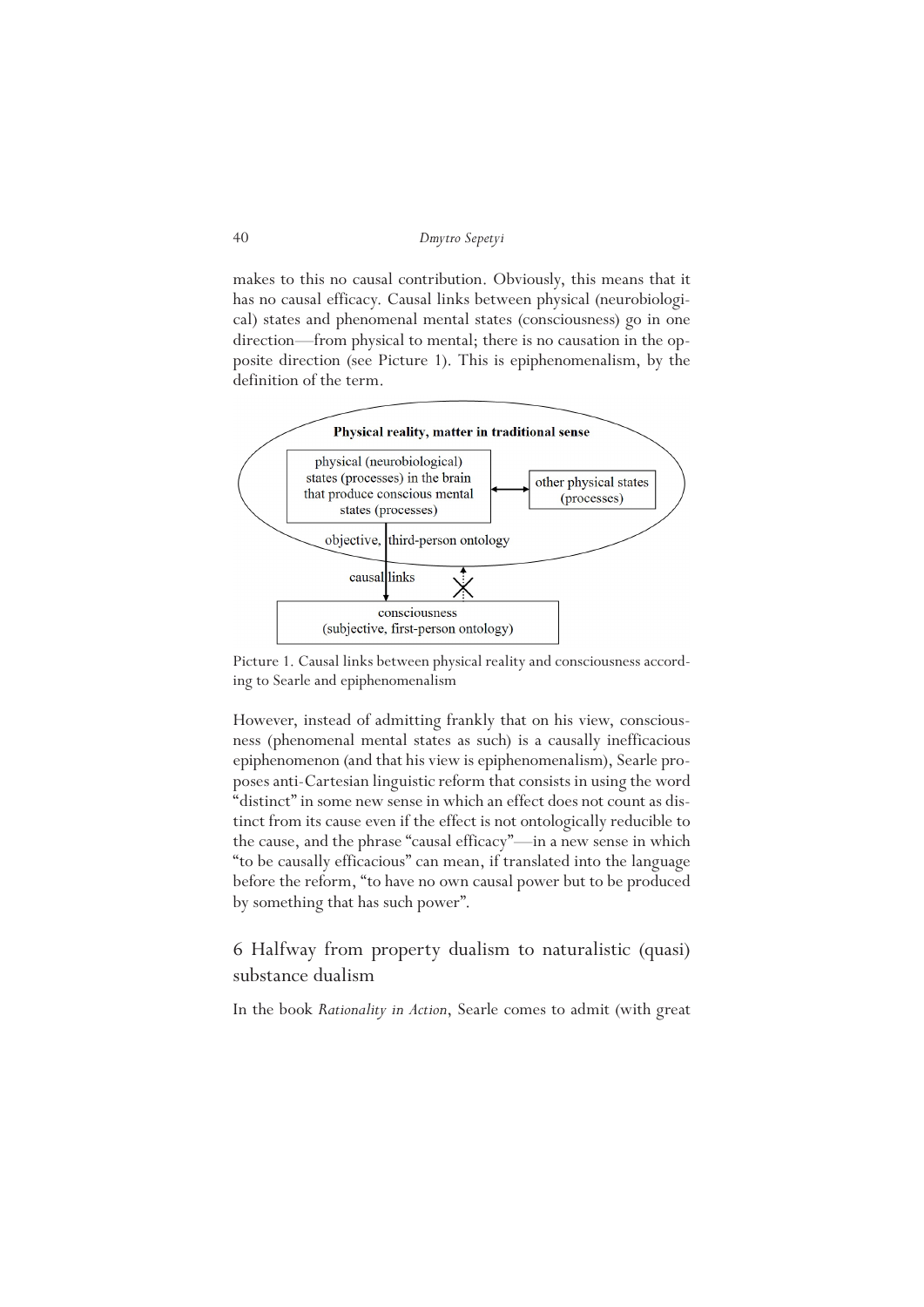reluctance, as he confesses (Searle 2001: 75, 2004: 201)) the existence of an *irreducible non-Humean self* (Searle 2001: 61–92). (Searle rehearses the main considerations that had forced him to admit this in the last chapter of a later book, *Mind* (Searle 2004: 200–6).) This self is irreducible to physical structures and processes (in the traditional sense of the term "physical"), and it is non-Humean—that is, it is not a "bundle" or "stream" of mental states, is irreducible to such states. In Searle's own words, "we need the notion of a self *in addition* to the notion of particular psychological states and dispositions" (Searle 2004: 200); this self is "*in addition* to our bodies and the sequence of our experiences" (Searle 2004: 201) (italics mine).

The arguments that have persuaded Searle in the necessity of positing such a self "have to do with the notions of rationality, free choice, decision making, and reasons for action" (Searle 2004: 201). As rational actors, we make decisions on some reasons (considerations for and against), and these reasons are something essentially different from causes: there is always "the causal gap" between, on one hand, the reasons for a decision and, on the other hand, taking and carrying out the decision; unlike causes, which produce their effects in an impersonal way, reasons, however weighty they were, leave me the possibility to make *either one decision or another*; they can incline me to some decision but not determine it. The causal gap cannot be understood as a matter of pure accident (chance); decisions do not merely arise accidentally from the distribution of probabilities—it is *me* who makes them. According to Searle, the notion of the self (me) that makes decisions and so fills the causal gap between the reasons for a decision and the decision itself is necessary to make sense of rationality in action, to understand human beings as rational actors that are responsible for their decisions.

Searle makes reservation that this necessarily postulated notion of a self is "formal" rather than "substantive"; however, the explanation he provides is, to my view, not persuasive: he writes that this notion of a self is analogous to the notion of *a point of view* from which I perceive the world in my experience, only more complex. However, he fails to note that the "formal" notion of a point of view is not irreducible, unlike the self, which Searle admits to be irreducible. If there is irreducible physical reality and there is my irreducible self that makes decisions, and if my experiences are not something "in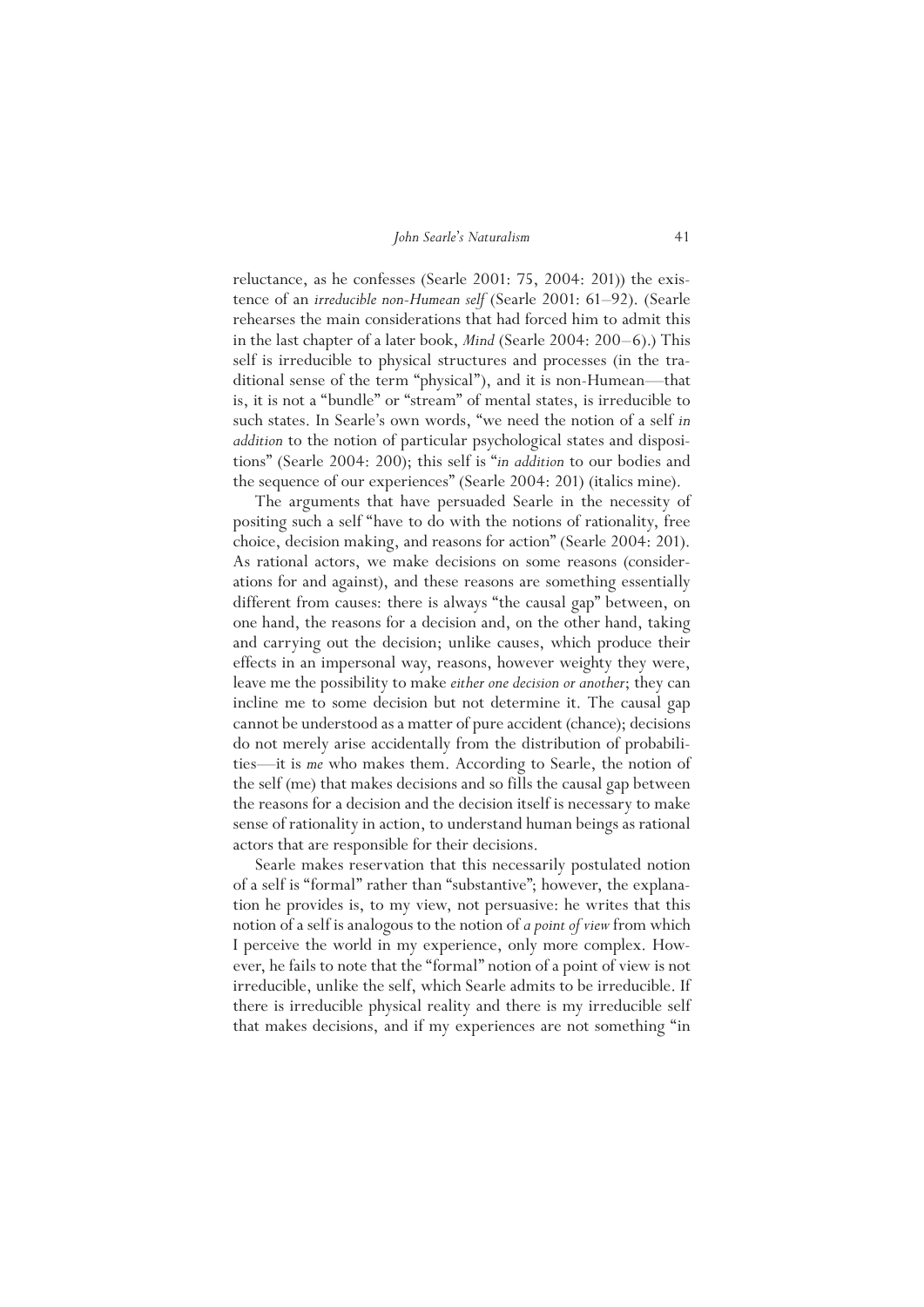```
42 Dmytro Sepetyi
```
addition" to this self but its mental states, then my experiential point of view is reducible to relations between my self and physical reality (in particular, that special—for me—its part which is my body).

On Searle's account, the irreducible self is merely added to the ontology of epiphenomenalistic property dualism that was discussed in the preceding sections. As a result, we have a queer hybrid between property dualism and substance dualism. Let us compare it with substance dualism proper, as schematized on Picture 2.



the psychophysical ontology according to Searle 2001, Searle 2004

Picture 2. Searle's hybrid ontology and substance dualism

I think that Searle's hybrid ontology is very unnatural, even absurd, in that although the existence of an irreducible (nonphysical) non-Humean self is admitted, conscious mental states are still described as nonphysical states of the brain rather than of the self. If one admits that besides (in addition to) the body, there is the irreducible self that makes decisions, one should hold that conscious mental states are states of this self. All conscious mental states and processes decision-making as well as thinking, sensing, perceiving, willing, etc.—have, in Searle's terminology, "first-person ontology", where the *first person is the same self, I*—the one whose mental states they are. To rephrase Descartes, the I that makes decisions is the same I that thinks, senses, perceives, etc. If the existence of an irreducible non-Humean self is admitted, there is no reason (except for the unwillingness to depart from property dualism any more than one is forced by those arguments that made Searle admit the existence of such a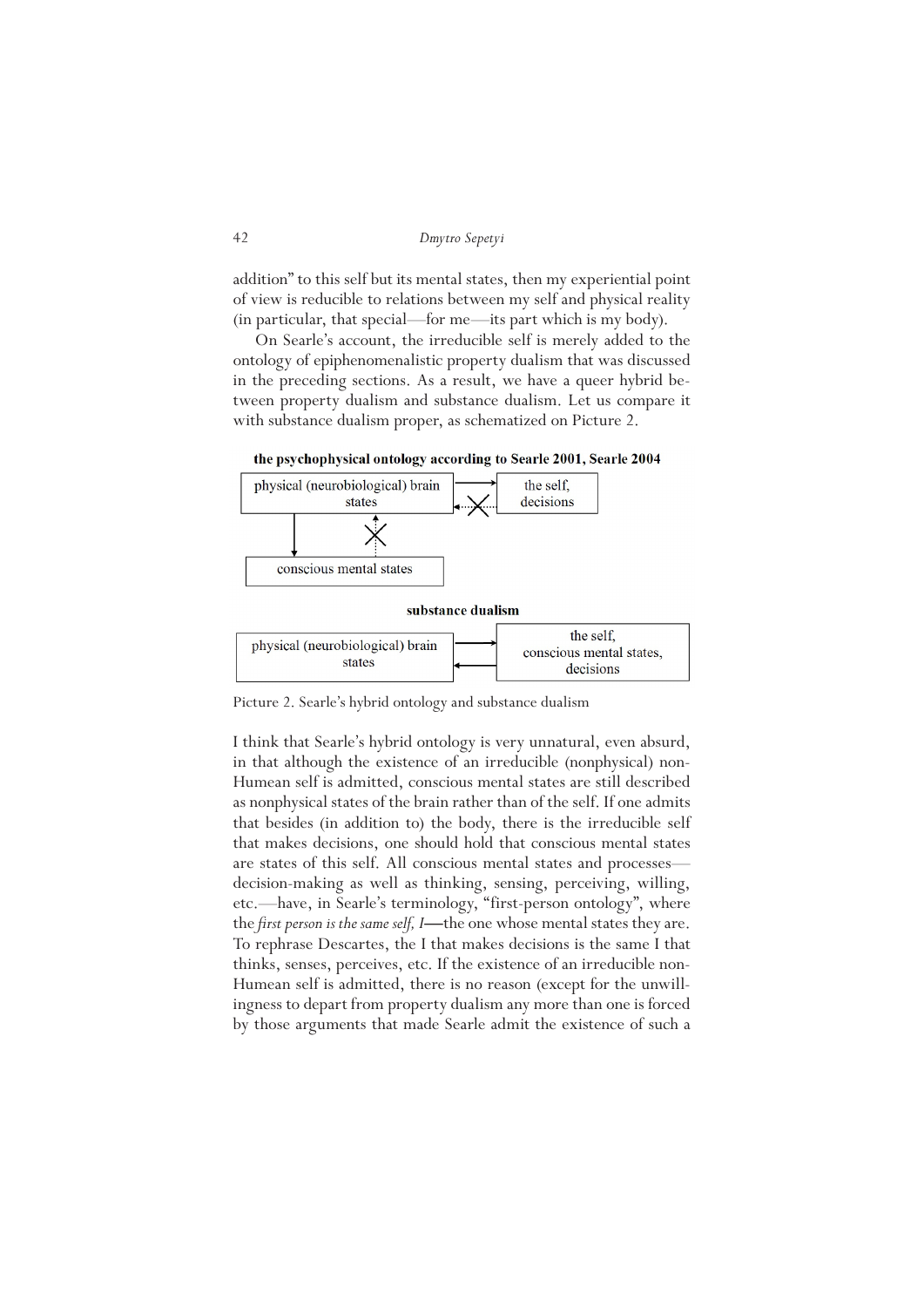self) to balk at this "Cartesian intuition" and insist that conscious mental states are states of the brain rather than of that self. Naturalistic (quasi)substance dualism is obviously preferable to such a phenomenologically untenable hybrid between it and property dualism.

In his 2002 article, Searle suggested that one of the deficiencies of property dualism is that "[i]t is not at all easy to see how the property dualist can … avoid lapsing into substance dualism" (Searle 2002: 63). However, it is even more difficult to see how Searle himself can avoid it while admitting the existence of an irreducible non-Humean self.

Besides, Searle's conclusion about the existence of the irreducible self that makes decisions (fills the gap between the reasons for a decision and the decision itself) is in a strong tension with Searle's acceptance of the tenet of the causal closure of the physical. If physical reality is causally closed, then all our movements, even the minutest ones, are entirely determined (insofar as they are caused at all rather than being merely random) by physical processes in our bodies (brains), and so the irreducible self and all its decision-making cannot have any influence on our behaviour! The self with its decisions should be epiphenomena, just like phenomenal mental states. The notion that we act the way we do because we make certain decisions is an illusion. All that we do are physical effects of physical causes, without any influence of conscious motives and consciously made decisions. Conscious reasons, the self and its decision-making that is motivated but not determined by conscious reasons—all this is but inadequate phenomenal representations in our conscious minds, which are just passive epiphenomena, of some physical (physiological) processes that occur in our brains. Thus, the considerations (concerned with making decisions and acting on them) that made Searle admit the existence of an irreducible (nonphysical) non-Humean self are brought to nothing by his acceptance of the view that physical reality is causally closed.

> Dmytro Sepetyi Zaporizhzhia State Medical University Ukraine dmitry.sepety@gmail.com